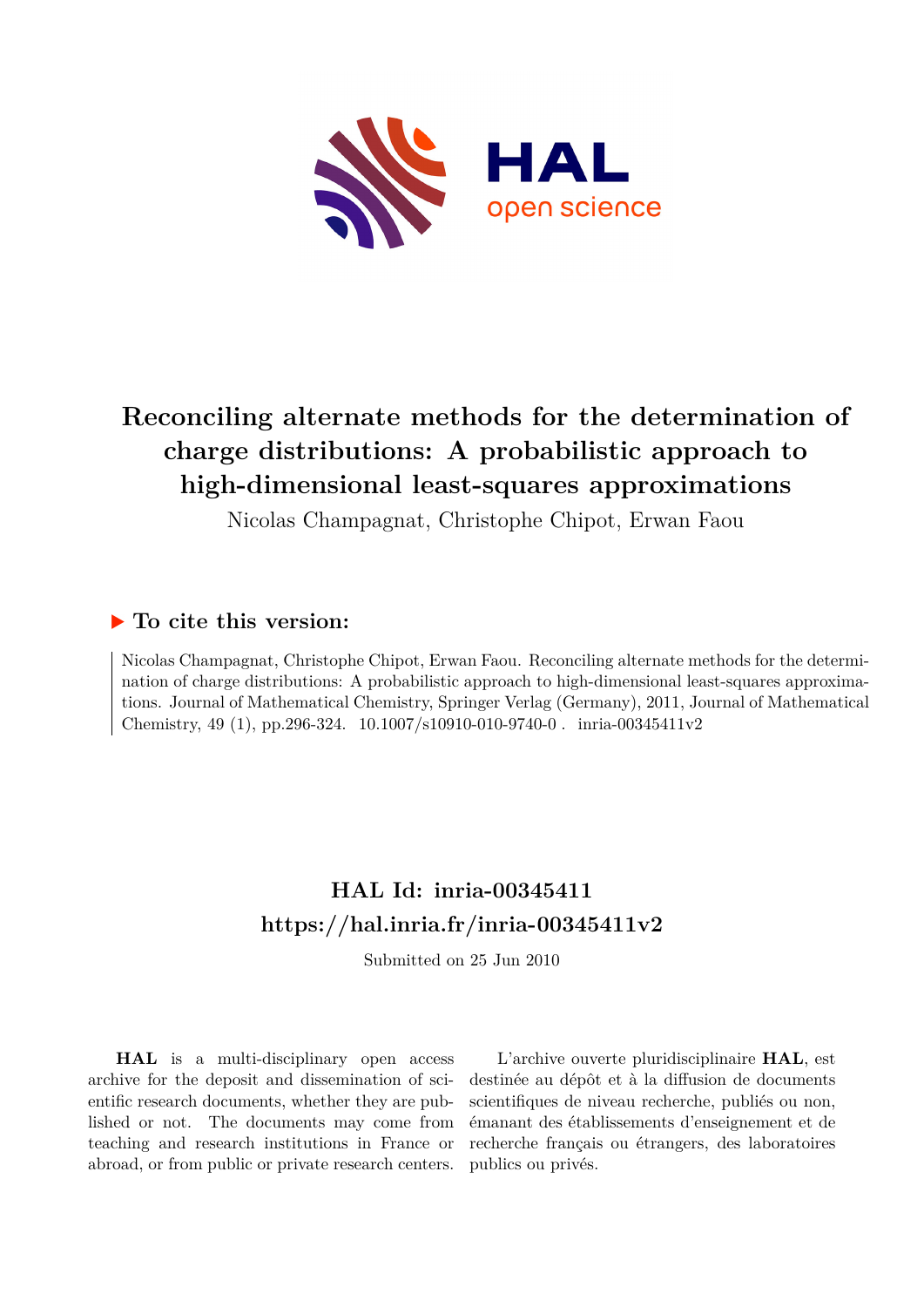# Reconciling alternate methods for the determination of charge distributions: A probabilistic approach to high-dimensional least-squares approximations.

Nicolas Champagnat<sup>1</sup>, Christophe Chipot<sup>2</sup> and Erwan Faou<sup>3</sup>

June 25, 2010

#### Abstract

We propose extensions and improvements of the statistical analysis of distributed multipoles (SADM) algorithm put forth by Chipot *et al* in [\[6\]](#page-22-0) for the derivation of distributed atomic multipoles from the quantum-mechanical electrostatic potential. The method is mathematically extended to general least-squares problems and provides an alternative approximation method in cases where the original least-squares problem is computationally not tractable, either because of its ill-posedness or its high-dimensionality. The solution is approximated employing a Monte Carlo method that takes the average of a random variable defined as the solutions of random small least-squares problems drawn as subsystems of the original problem. The conditions that ensure convergence and consistency of the method are discussed, along with an analysis of the computational cost in specific instances.

MSC numbers: 65C05, 93E24, 41A45, 41A63

Keywords: Least-squares approximation, Monte Carlo methods, high dimensional problems.

## 1 Introduction

In the realm of the molecular modeling of complex chemical systems, atom-centered multipole distributions constitute a popular route to simplify the description of intricate electron densities. Streamlined down to their most rudimentary representation, these densities are generally mimicked in macromolecular force fields by simple point charges, from which, in the context of molecular simulations, Coulomb interactions can be rapidly evaluated. Whereas nuclear charges are clearly centered onto the constituent atoms, the electron charge distribution extends over the entire molecular system. As a result, in sharp contrast with the higher-order multipole moments of a neutral molecule, which, strictly speaking, are quantum-mechanical observables,

<sup>&</sup>lt;sup>1</sup>TOSCA project-team, INRIA Sophia Antipolis – Méditerranée, 2004 route des Lucioles, BP.93, 06902 Sophia Antipolis Cedex, France (Nicolas.Champagnat@sophia.inria.fr)

<sup>&</sup>lt;sup>2</sup>Laboratoire de Chimie Théorique, Unité Mixte de Recherche CNRS no. 7565, Université Henri-Poincaré – Nancy I, BP 239, 54506 Vandoeuvre-lès-Nancy Cedex, France (Christophe.Chipot@edam.uhp-nancy.fr)

<sup>&</sup>lt;sup>3</sup>INRIA & Ecole Normale Supérieure de Cachan Bretagne, Avenue Robert Schumann, 35170 Bruz, France (Erwan.Faou@inria.fr)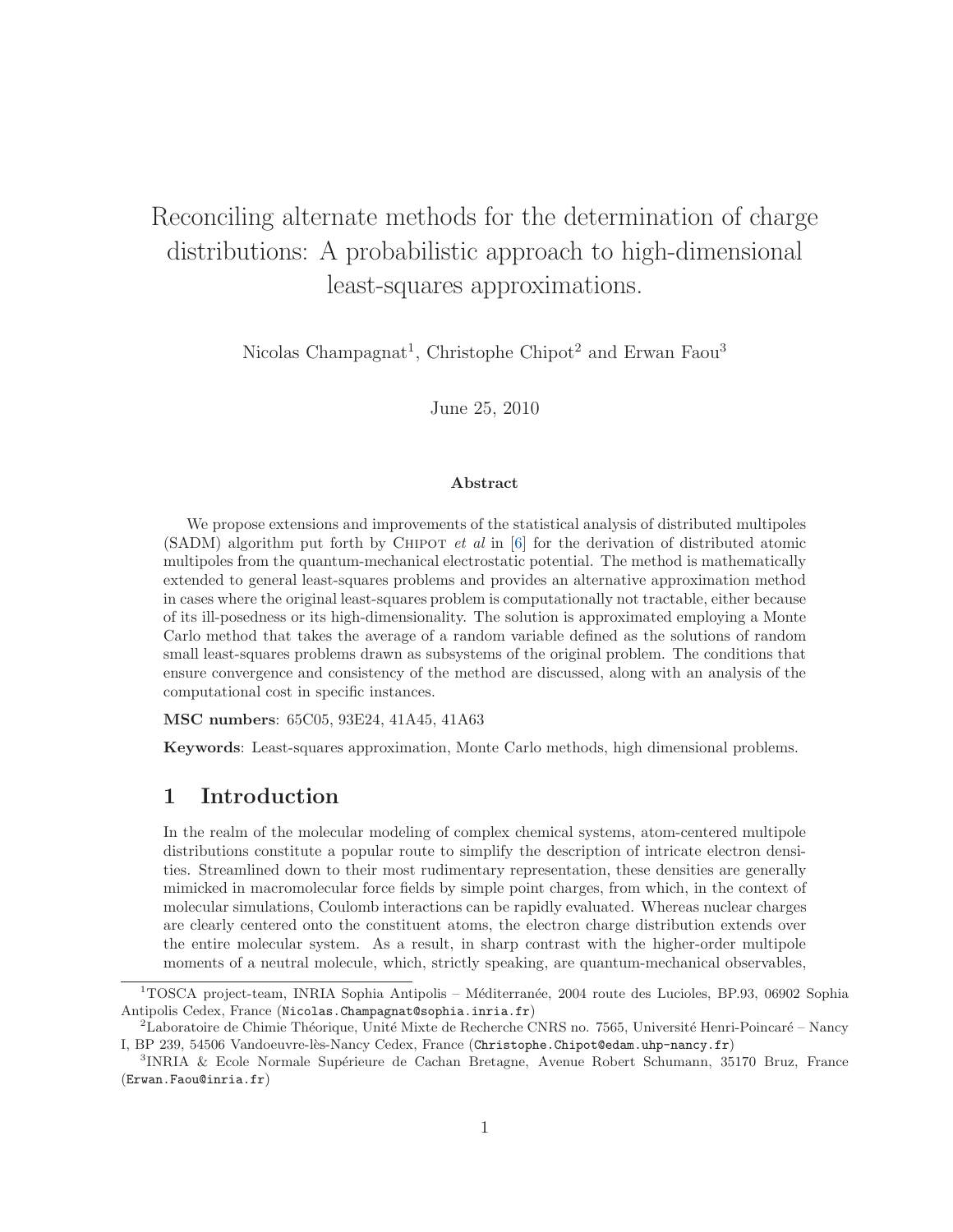atomic charges cannot be defined univocally, in an equally rigorous fashion. They ought to be viewed instead as a convenient construct, the purpose of which is to reduce the complexity of molecular charge distributions by means of compact sets of parameters providing a useful, albeit naive framework to localize specific interactions onto atomic sites.

The ambiguous nature of atom-centered charges has, therefore, prompted the development of alternative paths towards their determination [\[8\]](#page-22-1). The choice of the numerical scheme ought to be dictated by three prevalent criteria, namely (i) the computational cost of the derivation, (ii) the ease of implementation within the framework of a physical model and (iii) the ability of the point-charge model to reproduce properties of interest with the desired accuracy. Under a number of circumstances, crude atomic charges determined through inexpensive calculations are shown to be adequate. In other, more common scenarios, for instance, in molecular simulations of complex chemical systems, the accurate description of the electrostatic interactions at play can be of paramount importance. The atomic charges utilized in these simulations are by and large derived from quantum-mechanical calculations carried out at a reasonably high level of theory, which in many cases, can be appreciably expensive. In the vast majority of popular potential energy functions, point-charge models are derived quantum-mechanically, following, in a nutshell, two distinct philosophies. On the one hand, the numerical simulations of condensed phases imposes that solute-solvent interactions be described as accurately as possible. Accord-ingly, in macromolecular force fields like CHARMM [\[16\]](#page-23-0), the atomic charges are determined based on a series of independent quantum-mechanical calculations featuring different relative positions of a solvent molecule around the solute. On the other hand, the electrostatic potential can be viewed as the fingerprint of the molecule, the accurate representation of which guarantees a reliable description of intermolecular interactions. In potential energy functions like Amber [\[9\]](#page-23-1), point charges are derived from the molecular electrostatic potential, exploiting the fact that the latter is a quantum-mechanical observable readily accessible from the wave function.

In their seminal article, Cox and Williams [\[10\]](#page-23-2) proposed an attractive approach, whereby sets of atom-centered charges can be easily derived on the basis of a single-point quantummechanical calculation. The electrostatic potential is evaluated on a grid of M points lying around the molecule of interest, outside the van der Waals envelope of the latter. Restricting the multipole expansion of the electrostatic potential to the monopole term, the charges borne by the n atomic sites of the molecule are determined by minimizing the root-mean square deviation between the reference, quantum-mechanical quantity and its zeroth-order approximation — i.e.  $q_i T_{ki}^{00}$ , where  $T_{ki}^{00} = ||x_i - x_k||^{-1}$ , is the potential created at point k by atomic site i. In its pioneering form, the algorithm handled the least-squares problem iteratively. Chirlian and Francl subsequently proposed to resort to a non-iterative numerical scheme [\[7\]](#page-22-2), which obviates the need for initial guesses and solves the overdetermined system of linear equations through matrix inversion. This route for the derivation of point-charge models can be generalized in a straightforward fashion to higher-order multipoles.

The success of potential-derived charges stems in large measure from their ease of computation and the demonstration for a host of chemical systems that they are able to reproduce with an appreciable accuracy a variety of physical properties. This success is, however, partially clouded by one noteworthy shortcoming of the method — point charges borne by atoms buried in the molecule cannot be determined unambiguously from a rudimentary least-squares fitting procedure. Symptomatically, for those molecular systems, in which the contribution of the subset of buried atoms to the electrostatic potential is ill-defined, the derived charges are in apparent violation with the commonly accepted rules of electronegativity differences, e.g. a  $C^{\delta-}$  $-Cl^{\delta+}$  bond polarity in carbon tetrachloride, in lieu of the intuitive  $C^{\delta+}$  $-Cl^{\delta-}$ . Bayly et al. tackled this issue through the introduction of hyperbolic penalty functions in their fitting procedure [\[3\]](#page-22-3). Arguably enough, this numerical scheme addresses the symptom rather than its actual cause. As was commented on by Francl et al. in the light of singular-value-decomposition analyses [\[13\]](#page-23-3), the matrices of the least-squares problem are rank deficient, to the extent that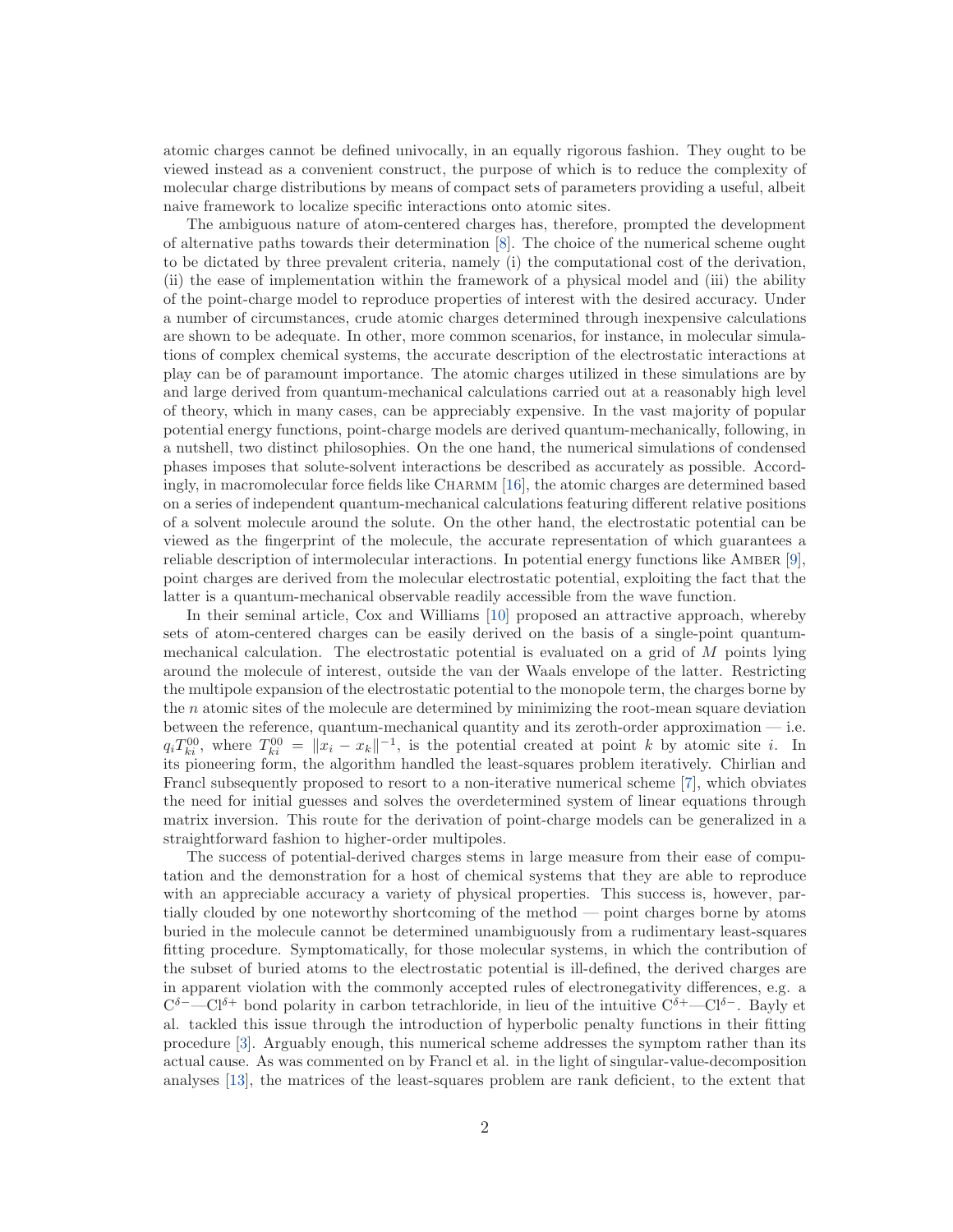statistically valid charges cannot be assigned univocally to the selected set of atoms in the molecule.

To delve further into this issue, Chipot *et al.* proposed an alternative algorithm coined statistical analysis of distributed multipoles (SADM) [\[6\]](#page-22-0), wherein atom-centered multipoles are also derived from the quantum-mechanical electrostatic potential, yet following a somewhat different pathway than the conventional least-squares scheme. Instead of solving directly the  $n \times M$  overdetermined system of linear equations, for instance through matrix inversion, a subset of n points is drawn amongst the M points of the grid and the corresponding  $n \times n$ system of linear equations is solved. This procedure, referred to as an *experiment*, is repeated with different subsets of grid points, from whence probability distributions are obtained for the series of multipoles being sought. Strictly speaking, each probability distribution ought to be determined from  $C_M^n$  independent experiments. On account of the computational burden, however — viz. typically, for a molecule formed by ten atoms and a grid of 2,000 points sampling the three-dimensional space around it, this would imply solving approximately 2.76  $\times$  10<sup>26</sup> systems of linear equations — only 3–5  $\times$  10<sup>5</sup> independent experiments are performed, which has proven heuristically to be appropriate.

The mathematical description of this problem is the following: denoting by  $(q_j)_{j=1}^n$  the unknown charges borne by the *n* particles, and by  $\gamma_j(x) = ||x - x_j||^{-1}$ , the electrostatic potential associated with each  $x_j \in \mathbb{R}^3$ , the least square problem consists in finding the minimum  $(q_j)_{j=1}^n \in$  $\mathbb{R}^n$  of the function

<span id="page-3-0"></span>
$$
\mathbb{R}^n \ni a \mapsto \sum_{i=1}^M |f(y_i) - \sum_{j=1}^n a_j \gamma_j(y_i)|^2,
$$
\n(1.1)

where  $(y_j)_{j=1}^M \in \mathbb{R}^{3M}$  are the coordinates of the M external points. Here  $f(y_j)$  stands for the approximation of the electrostatic potential at  $y_j$  obtained by quantum-mechanical calculations.

Instead of solving directly the problem  $(1.1)$ , the SADM consists in drawing n points  $y^{(i)}$ amongst the M points  $y_j$ , solve the  $n \times n$  problem  $f(y^{(i)}) = \sum_{j=1}^n \gamma_j(y^{(i)}) a_j$ ,  $i = 1, ..., n$  in the least squares sense and subsequently plot the distribution of each  $a_j$ . In [\[6\]](#page-22-0), Chipot *et al.* notice that the latter are Cauchy-like distributions (with seemingly infinite expectation) centered around the exact solution of the original least-squares problem. Note that this method not only provides a numerical approximation of the solution, but also a global statistical distribution that reflects the accuracy of the physical model being utilized.

Interestingly enough, it turns out that this kind of approach can be extended to many situations arising in computational mathematics and physics. The principle of the SADM algorithm is in fact very general, and can be adapted to derive efficient algorithms that are robust with the dimension of the underlying space of approximation. This in turn provides new numerical methods of practical interest for high dimensional approximation problems, where traditional least-squares methods are impossible to implement, either because of the high dimensionality or the ill-posedness of the least-squares problem.

The goal of the present contribution is twofold:

- Introduce a general mathematical framework, and analyze the consistency, convergence and cost of the proposed algorithms in an abstract setting and in specific situations where calculations can be made explicit (Wishart or subgaussian distributions). The main outcome is that the subsystems drawn from the original system have to be chosen rectangular and not square (as initially proposed in the SADM method) to yield convergent and efficient algorithms. In other words, instead of drawing  $n \times n$  subsystems, we will show that in many cases of applications, it is more interesting to draw  $n \times n + 2$  or  $n \times 2n$  subsystems in order to control the expectation and variance of the distribution.
- Apply these results to revisit and improve the SADM method. This is mainly achieved in Section [5](#page-14-0) by considering a simple, three-point charge model of water.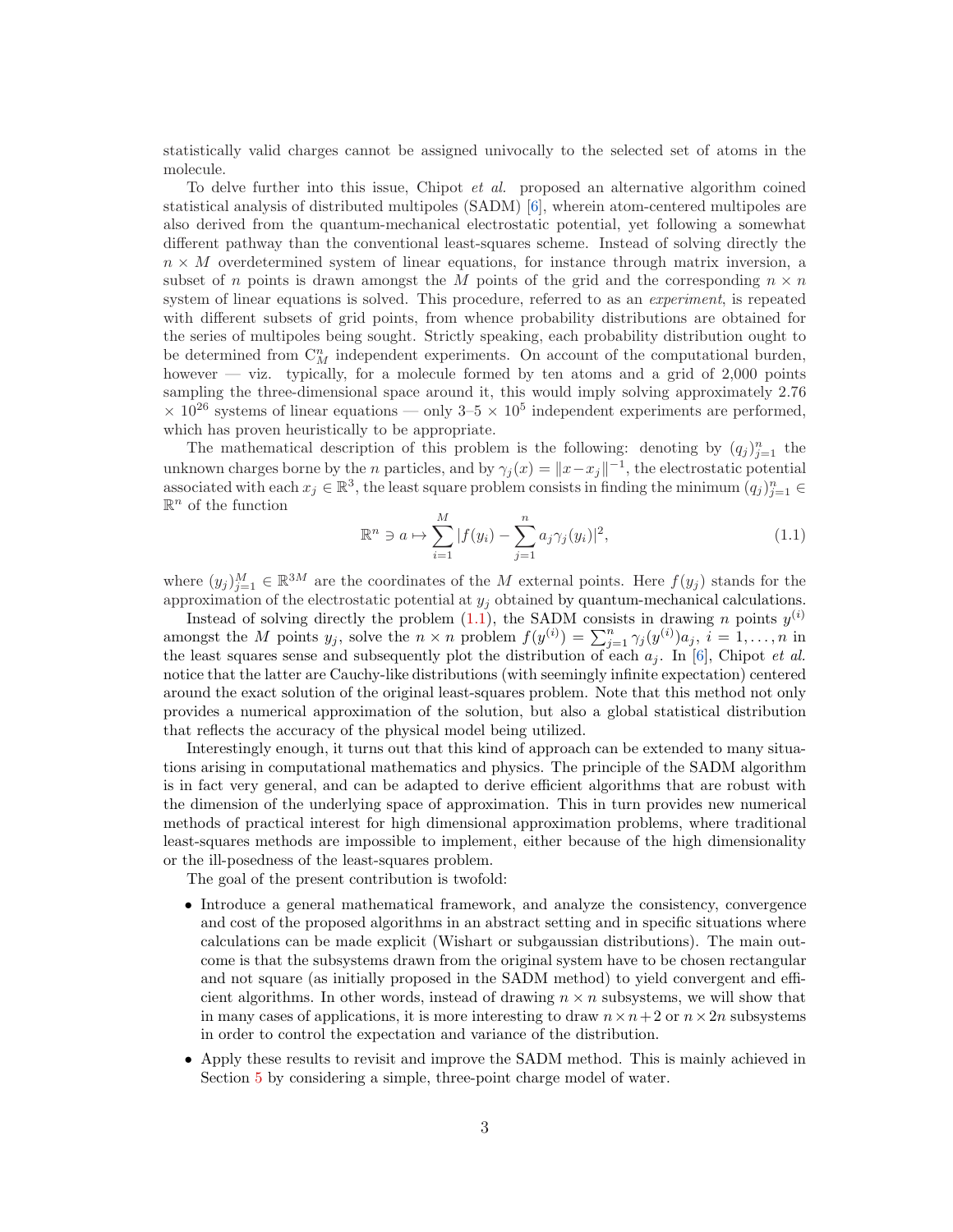## 2 Mathematical setting

Let us now describe more precisely the problematic.

#### 2.1 General least-squares problems

Let  $(\Omega, \mu)$  be a probability space  $\Omega$  equipped with a probability measure  $\mu$ . For a given arbitrary function  $f \in L^2(\Omega)$  and n given functions  $\gamma_j(x) \in L^2(\Omega)$ ,  $j = 1, ..., n$  all taking values in  $\mathbb{R}$ , we consider the problem of approximating  $f(x)$  by a linear combination of the functions  $\gamma_i(x)$ ,  $j=1,\ldots,n$ .

Ideally, we would like to solve the problem of finding  $\alpha = (\alpha_j)_{j=1}^n \in \mathbb{R}^n$ , minimizing the function

<span id="page-4-0"></span>
$$
\mathbb{R}^n \ni a \mapsto \|f(x) - \sum_{j=1}^n a_j \gamma_j(x)\|_{\mathcal{L}^2(\Omega)}^2.
$$
\n(2.1)

The actual quality of the least-squares approximation is given by the size of the residue  $\|\rho(\alpha)\|_{L^2(\Omega)}$  where for  $a = (a_j)_{j=1}^n \in \mathbb{R}^n$ ,

<span id="page-4-1"></span>
$$
\rho(a)(x) = f(x) - \sum_{j=1}^{n} a_j \gamma_j(x).
$$
\n(2.2)

Many minimization problems arising in mathematics and in physics can be stated under this form, for instance:

(a)  $\Omega = [a, b]^n$  with two real numbers a and  $b > a$ , and equipped with the measure  $d\mu(x) =$  $(b-a)^{-n}dx$  where dx is the Lebesgue measure on  $\mathbb{R}^n$ . Taking  $\gamma : \Omega \to \mathbb{R}^{n+1}$  defined by  $\gamma_i(x) = x_i$  for all  $i \in \{1, ..., n\}$  and  $\gamma_{n+1} \equiv 1$ , the problem is equivalent to finding  $\beta \in \mathbb{R}$ and  $\alpha \in \mathbb{R}^n$  minimizing the function

$$
\|f(x) - \beta - \langle \alpha, x \rangle\|_{\mathcal{L}^2([a,b]^n)}^2
$$

where  $\langle \cdot , \cdot \rangle$  is the standard Euclidean product in  $\mathbb{R}^n$ . This is nothing else than a multivariate linear interpolation.

Similarly, any polynomial approximation problem in  $L^2([a, b]^n, \mu)$ , where  $\mu$  is a weight function, can be written in the form [\(2.1\)](#page-4-0) by taking as  $\gamma_i$  a basis of polynomials in dimension n.

- (b) Taking  $\Omega = \mathbb{R}^n$  equipped with a given *n*-dimensional Gaussian measure leads to many different situations: The approximation by Hermite functions in  $\mathbb{R}^n$  if  $\gamma_j$  are polynomials, the approximation of f by Gaussian chirps signal [\[18\]](#page-23-4) in the case where  $\gamma_i(x)$  are oscillating functions of x, or alternatively approximation by Gaussian wavepackets functions  $[15]$  in the context of molecular dynamics.
- (c) Consider  $\Omega = \{1, ..., M\}$  with  $M \gg n$  equipped with the uniform probability measure  $M^{-1}\sum_{i=1}^{M}\delta_i$ . In this case, an application f is represented by a vector  $b \in \mathbb{R}^M$ , whereas  $\gamma$ is represented by a matrix  $A$  with  $n$  columns and  $M$  lines. The problem is then equivalent to the problem of finding  $\alpha \in \mathbb{R}^n$  that minimizes

$$
\left\|A\alpha - b\right\|_2^2
$$

where  $\|\cdot\|_2$  is the Euclidean norm on  $\mathbb{R}^M$ . This corresponds to the case described in [\(1.1\)](#page-3-0).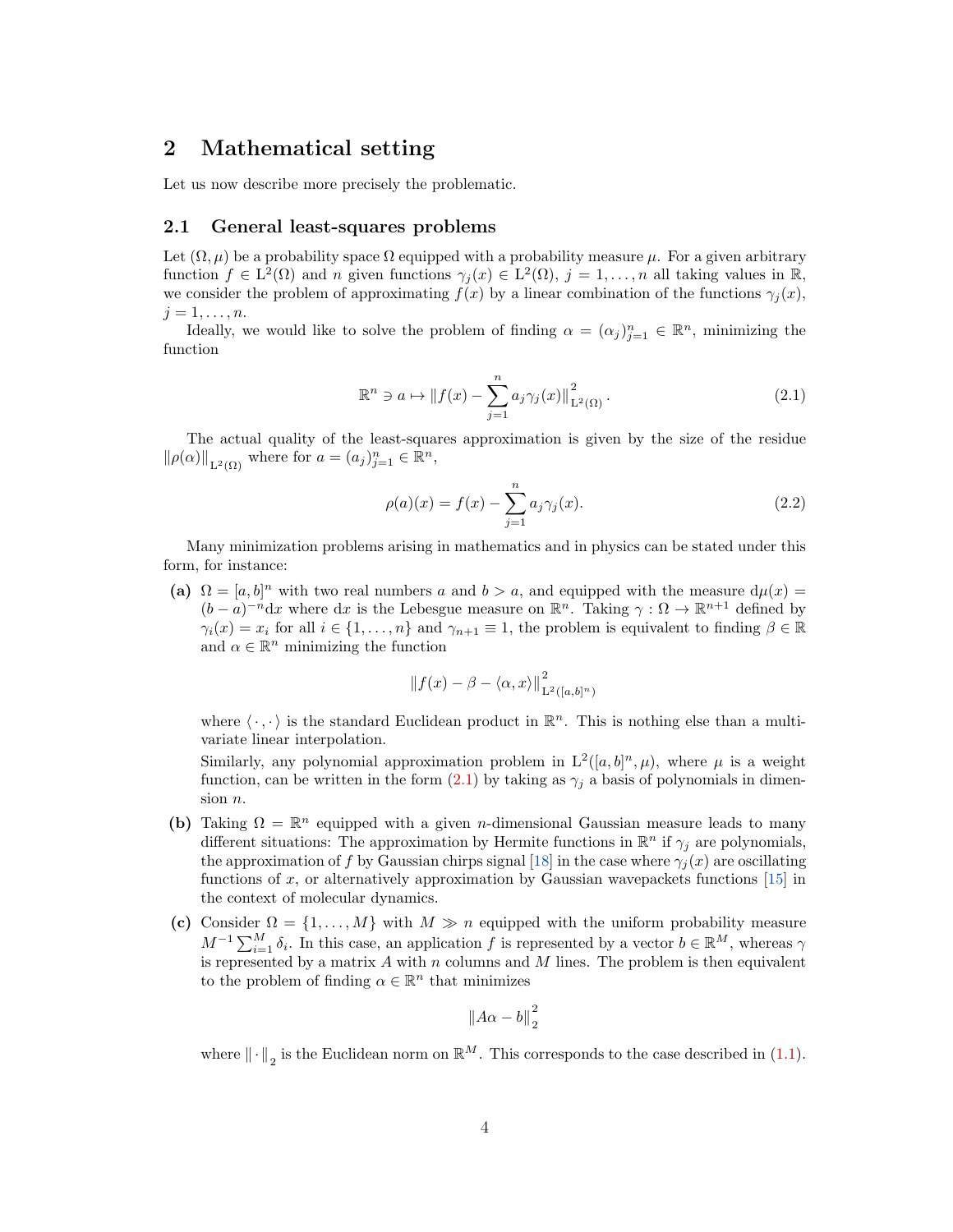(d) Consider  $\Omega = \mathbb{R}^n \times \Omega'$  equipped with the measure  $\mu \otimes \nu$  where  $\mu$  and  $\nu$  are probability measures on  $\mathbb{R}^n$  and  $\Omega'$  respectively. Taking  $f(x, \omega') = h(x) + X(\omega')$  where  $X(\omega')$  is a given random variable on  $\Omega'$ , and  $\gamma_j(x,\omega') = x_j$  for  $j = 1, \ldots, n$  yields the problem of minimizing

$$
\min_{\alpha \in \mathbb{R}^n} \mathbb{E}\Big[\|\langle \alpha, x \rangle - f(x, \omega')\|_{\mathcal{L}^2(\mathbb{R}^n)}^2\Big]
$$
\n(2.3)

which corresponds to the linear regression of a function observed with some independent noise.

The problem  $(2.1)$  is equivalent to solving the linear equation

$$
\langle \gamma, \gamma^T \rangle_{\mathcal{L}^2} \alpha = \langle \gamma, f \rangle_{\mathcal{L}^2}
$$

where  $\alpha = (\alpha_i)_{i=1}^n$  and  $\langle \gamma, \gamma^T \rangle_{L^2}$  is the  $n \times n$  matrix with coefficients  $\langle \gamma_i, \gamma_j \rangle_{L^2}, i, j = 1, \ldots, n$ .

If the family  $(\gamma_i(x))_{i=1}^n$  defines a full rank set of elements of  $L^2(\Omega)$ , the matrix  $\langle \gamma, \gamma^T \rangle_{L^2}$  is invertible, and the solution of the previous equation reads

<span id="page-5-0"></span>
$$
\alpha = \langle \gamma, \gamma^T \rangle_{\mathcal{L}^2}^{-1} \cdot \langle \gamma, f \rangle_{\mathcal{L}^2}.
$$
\n(2.4)

Apart from specific situations, where, for instance, the  $\gamma_i$  can be assumed orthogonal, the numerical approximation of  $(2.4)$  is extremely costly with respect to the dimension of  $\Omega$  (see for instance [\[4\]](#page-22-4)). Typically, discretizations of problems of the form (a) yields a problem of the form (c) with  $m = N^n$  where N is the number of interpolation points in [a, b] needed to approximate the L<sup>2</sup> integrals. For  $n = 30$ , this method is not tractable in practice, even if  $N = 2$ .

To avoid this *curse of dimensionality*, an alternative would consist in approximating the integrals in the formula [\(2.4\)](#page-5-0) by using Monte Carlo methods. In large dimension, the matrix  $\langle \gamma, \gamma^T \rangle_{L^2}$  is, however, often ill-conditioned, and obtaining a correct approximation of the inverse of this matrix might require in practice a very large number of draws to minimize the error in the value of  $\alpha$ .

#### <span id="page-5-1"></span>2.2 Principle of the algorithm

In this abstract mathematical setting, the principle lying behind the SADM method can be extended to the following: Retaining the idea of drawing subsystems of the original problem, we consider the following algorithm:

- Draw m points  $X^{(i)}$ ,  $i = 1, ..., m$  in  $\Omega$  independent and identically distibuted (i.i.d.) with distribution  $\mu$ .
- Solve the  $m \times n$  least-squares sub-problem by determining  $\beta$  minimizing the function

$$
\mathbb{R}^n \ni \beta \mapsto \sum_{i=1}^m |f(X^{(i)}) - \sum_{j=1}^m \beta_j \gamma_j(X^{(i)})|^2.
$$
 (2.5)

• Approximate the expectation  $\bar{\beta}$  of the random variable  $\beta$  by a Monte-Carlo method and analyse its distribution.

More precisely, we define  $X := (X^{(1)}, \ldots, X^{(m)})$  and the functions  $F : \Omega^m \to \mathbb{R}^m$  and  $\Gamma:\Omega^m\to\mathscr{L}(\mathbb{R}^m,\mathbb{R}^n)$  by the formulae

<span id="page-5-3"></span>
$$
\forall i = 1, \dots, m, \quad F_i(x^{(1)}, \dots, x^{(m)}) = f(x^{(i)}) \tag{2.6}
$$

and

<span id="page-5-2"></span>
$$
\forall i = 1, ..., m, \quad \forall j = 1, ..., n, \quad \Gamma_{ij}(x^{(1)}, ..., x^{(m)}) = \gamma_j(x^{(i)}).
$$
 (2.7)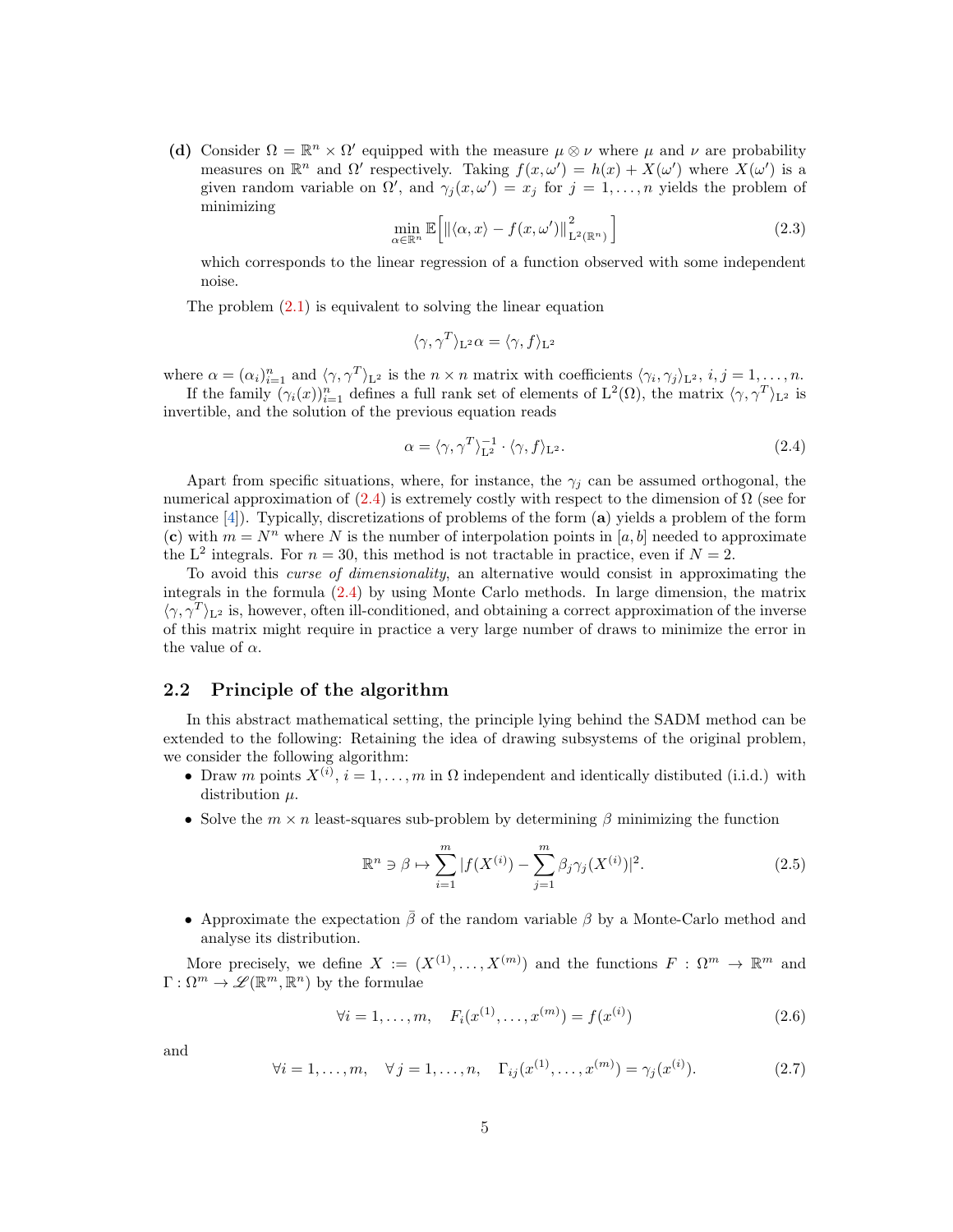The random vector  $\beta$  then minimizes the function

$$
\beta \mapsto \left\| F(X) - \Gamma(X)\beta \right\|_2^2,
$$

where  $\|\cdot\|_2$  is the standard Euclidean norm on  $\mathbb{R}^m$ .

Under the assumption that  $\Gamma^{T}(X)\Gamma(X)$  is invertible almost surely (a.s.),

<span id="page-6-0"></span>
$$
\beta = R(X)F(X) := ((\Gamma^T \Gamma)^{-1} \Gamma^T)(X)F(X).
$$
\n(2.8)

The expectation of  $\beta$  is then given by the formula

<span id="page-6-1"></span>
$$
\bar{\beta} := \mathbb{E}\beta = \int_{\Omega^m} ((\Gamma^T \Gamma)^{-1} \Gamma^T F)(x^{(1)}, \dots, x^{(m)}) d\mu(x^{(1)}) \otimes \dots \otimes d\mu(x^{(m)}).
$$
 (2.9)

Our algorithm consists in using the Monte-Carlo method to compute the previous expectation: we approximate  $\beta$  by

<span id="page-6-2"></span>
$$
\bar{\beta}_N = \frac{1}{N} \sum_{i=1}^N \beta_i,\tag{2.10}
$$

where  $\beta_i, i \geq 1$  are i.i.d. realizations of the random vector  $\beta \in \mathbb{R}^n$ , obtained by [\(2.8\)](#page-6-0) from i.i.d. realizations of the random  $n \times m$  matrix  $\Gamma(X)$ .

Of course, one expects that  $\bar{\beta}$  should converge to the solution of the least square problem [\(2.4\)](#page-5-0) when  $m \to +\infty$ . This indeed can be easily proved under the additional assumption that f and  $\gamma_j$ ,  $1 \le j \le n$  belong to  $L^2(\Omega)$ . By the strong law of large numbers,

$$
\frac{1}{m}(\Gamma(X)^T \Gamma(X))_{ij} = \frac{1}{m} \sum_{k=1}^{m} \gamma_i(X^{(k)}) \gamma_j(X^{(k)})
$$
\n(2.11)

converges  $\mathbb{P}\text{-a.s.}$  to  $(\langle \gamma, \gamma^T \rangle_{L^2})_{ij}$  when  $m \to +\infty$ . Similarly,

$$
\frac{1}{m}(\Gamma(X)^T F(X))_i = \frac{1}{m} \sum_{k=1}^m \gamma_i(X^{(k)}) f(X^{(k)})
$$
\n(2.12)

converges P-a.s. to  $(\langle \gamma, f \rangle_{L^2})_i$ . Consequently, if the matrix  $\langle \gamma, \gamma^T \rangle_{L^2}$  is invertible,

$$
\beta = \left(\frac{1}{m}\Gamma^T(X)\Gamma(X)\right)^{-1}\frac{1}{m}\Gamma(X)^T F(X) \tag{2.13}
$$

converges P-a.s. to  $\alpha$  given by [\(2.4\)](#page-5-0) when  $m \to +\infty$ .

However our goal is not to analyse more finely this convergence, as we are concerned with situations where the least square problem  $(2.1)$  is ill-posed or computationally unfeasible due to the high diemsnion of the problem. In the opposite, considering the case where m is *small* in comparison with the dimension of  $\Omega$  (M in the case of SADM) should reduce the computational cost, provided that the efficiency of the Monte-Carlo approximation is good. To express the fact that we are in a regime where m is small, we assume in the following that  $m \leq Cn$ for some constant C (typically  $m = n + 2$  or  $m = 2n$  for practical applications).

Therefore, to make sure that the previous algorithm is efficient, we have to verify the following points:

(i) The random variable  $\beta$  has finite expectation and variance. Here the bounds may depend on n, but not on the cardinal of  $\Omega$  (M in the SADM description above). This condition is crucial to ensure the convergence of a Monte-Carlo method and the approximability of β. In addition, the smaller is the variance, the faster the Monte-Carlo approximation converges to  $\bar{\beta}$ .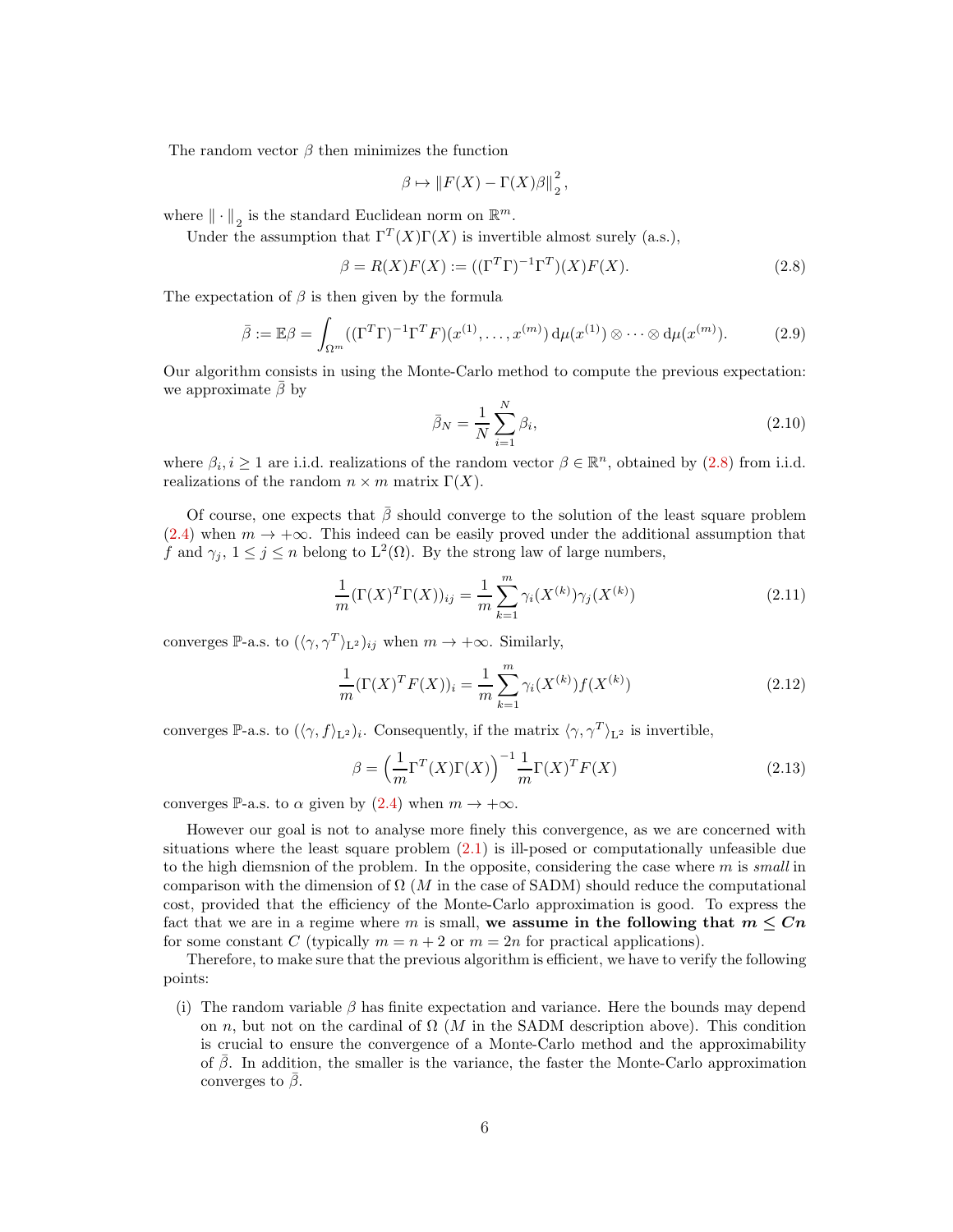(ii) The average  $\bar{\beta}$  is a good alternative to the solution of the original problem [\(2.1\)](#page-4-0) in the sense that  $\bar{\beta} - \alpha = \mathcal{O}(\|\rho(a)\|)$  where  $\rho(a)$  is the residue [\(2.2\)](#page-4-1). In other words, if f is close to a linear combination of the functions  $\gamma$  the residue will be small and the standard least-square approximation will be efficient. In this situation,  $\bar{\beta}$  will also lead to a good approximation, and be close to the solution  $\alpha$ . On the other hand, when the residue is large,  $\beta$  and  $\alpha$  may differ, but in this situation the approximation of f by a linear combination of the functions of  $\gamma$  is poor in any case.

In Section [3](#page-8-0) we give various conditions that warrant the latter requirements. In particular, we study the consistency of the algorithm, give conditions ensuring the convergence of the Monte Carlo method, and analyze the computational cost. In the specific instance where  $\Gamma(X)^T\Gamma(X)$ has the Wishart distribution, all computations can be made explicitly, and we obtain precise estimates and an optimal choice of the parameter m. The two values  $m = n + 2$  and  $m = 2n$ are of specific interest in this situation. In addition, we prove that the choice  $m = n$  leads to a random variable  $\beta$  with infinite expectation, which partly explains the Cauchy-like distributions observed in [\[6\]](#page-22-0) with the SADM method.

#### 2.3 The algorithm in the non-invertible case

In practice, the almost sure invertibility of  $\Gamma^{T}(X)\Gamma(X)$  cannot be guaranteed — and obviously not for problems of the form  $(c)$ , where all the random variables  $X^{(1)}, \ldots, X^{(m)}$  may be equal with positive probability.

In a more general setting, we, hence, restrict ourselves to realizations of  $X$ , such that matrix  $\Gamma(X)$  is sufficiently well conditioned, in the following sense: Denoting by  $s_1(\Gamma(X))$  the smallest eigenvalue of the symmetric positive matrix  $\Gamma(X)^T \Gamma(X)$ , we only consider realizations of X, such that  $s_1(\Gamma(X))$  is greater than some threshold  $\sigma$ , which may depend on n and m. In this case, rather than approximating  $(2.9)$ , we will estimate the conditional expectation

<span id="page-7-1"></span>
$$
\bar{\beta}^{\sigma} := \mathbb{E}^{\sigma} \beta = \mathbb{E}[\beta \mid s_1(\Gamma(X)) > \sigma] \tag{2.14}
$$

by

<span id="page-7-0"></span>
$$
\bar{\beta}_N^{\sigma} = \frac{1}{N} \sum_{i=1}^N \beta_i^{\sigma},\tag{2.15}
$$

where the  $\beta_i^{\sigma}$  are obtained from a sequence of i.i.d. realizations of the random vector  $\beta \in \mathbb{R}^n$ in [\(2.8\)](#page-6-0), from which have been removed all realizations such that  $s_1(\Gamma(X)) \leq \sigma$ . Note that [\(2.10\)](#page-6-2) is a particular case of [\(2.15\)](#page-7-0) for  $\sigma = 0$ , provided that  $\mathbb{P}(s_1(\Gamma(X)) = 0) = 0$ .

Again, such a method will be of interest in terms of computational cost if  $m$  is on the order of magnitude of n (in all the applications considered herein,  $m = n + 2$  or  $m = 2n$  will be sufficient) and if  $\mathbb{P}(s_1(\Gamma(X)) > \sigma)$  is not too small — because drawing a realization of X such that  $s_1(\Gamma(X)) > \sigma$  requires an average number  $\mathbb{P}(s_1(\Gamma(X)) > \sigma)^{-1}$  of realizations of X.

From the perspective of precision, this method will perform well if the variance of  $\beta$  conditionally on  $\{s_1(\Gamma(X)) > \sigma\}$  has an appropriate behavior with respect to n and m, and if  $β<sup>σ</sup>$  defined in [\(2.14\)](#page-7-1) provides a good approximation of the solution of the original least-squares problem.

The specific case where the  $\Gamma(X)^T\Gamma(X)$  is not a.s. invertible is studied in Section [4,](#page-11-0) where we give various conditions that warrant the latter requirements. The instance where  $\Gamma(X)$  has subgaussian entries (which covers the Wishart case mentionned above) is then studied in more details and leads again to optimal choices of m, N and  $\sigma$ .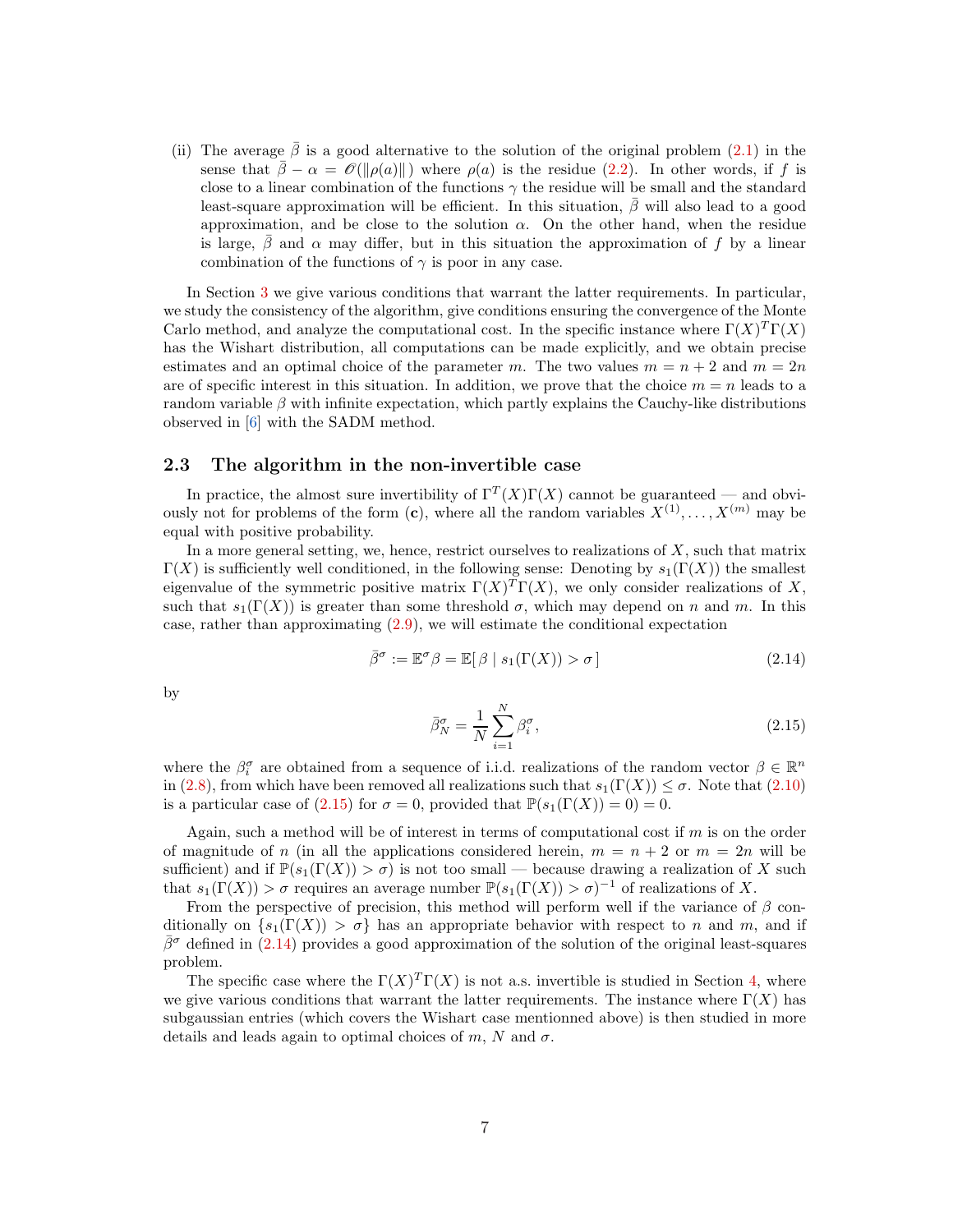## <span id="page-8-0"></span>3 The invertible case

In all this section, we assume that the matrix  $\Gamma(X)^T \Gamma(X)$  is a.s. invertible.

#### 3.1 Preliminary results

Before studying the algorithm of Section [2.2,](#page-5-1) let us define for  $q \in [2, +\infty]$ 

<span id="page-8-4"></span><span id="page-8-1"></span>
$$
K_q(\Gamma) := \left[ \mathbb{E} \frac{1}{s_1(\Gamma(X))^{\frac{q}{2}}} \right]^{\frac{2}{q}},\tag{3.1}
$$

where  $\Gamma(X)$  is the random matrix defined by [\(2.7\)](#page-5-2) and with the usual convention that  $K_{\infty}(\Gamma)$  =  $||s_1(\Gamma(X))^{-1}||_{\mathcal{L}^{\infty}}$ . Note that  $K_q(\Gamma)$  depends on n and m.

The proof of the next lemma is given in Appendix [A.](#page-16-0)

**Lemma 3.1** *Let*  $p \in [1, \infty]$  *and*  $g \in L^p(\Omega)$ *. Let us define the function* G *from* g *as* F *is defined from* f in  $(2.6)$ *. Let also*  $R(X)$  *be the random matrix defined in*  $(2.8)$ *.* 

(a) *Assume that*  $K_q(\Gamma) < +\infty$  *where* q *is such that*  $q^{-1} + p^{-1} = 1$ *. Then we have* 

$$
\mathbb{E} \|R(X)G(X)\|_2 \le \sqrt{n} m \sqrt{K_q(\Gamma)} \|g\|_{\mathcal{L}^p(\Omega)}.
$$
\n(3.2)

(b) *Assume that*  $p \in [2, \infty]$  *and that*  $K_q(\Gamma) < +\infty$  *where* q *is such that*  $2q^{-1} + 2p^{-1} = 1$ *. Then we have*

$$
\mathbb{E} \|R(X)G(X)\|_2^2 \le nm^2 K_q(\Gamma) \|g\|_{L^p(\Omega)}^2.
$$
\n(3.3)

The next result is a first consequence of this lemma. We recall the definition of  $\beta$  in [\(2.9\)](#page-6-1) and that  $\rho(a)$  denotes the residue [\(2.2\)](#page-4-1) associated with the function f and the coefficients  $a_j$ ,  $j=1,\ldots,n$ .

<span id="page-8-2"></span>**Proposition 3.2** Let  $a = (a_j)_{j=1}^n \in \mathbb{R}^n$  and  $m \leq C_n$  for some constant C. Assume that  $\rho(a) \in L^p(\Omega)$  and  $K_q(\Gamma) < +\infty$  for some  $p \in [1, +\infty]$  and with  $q^{-1} + p^{-1} = 1$ . Then there exists *a constant* C(n) *depending on* n *such that*

$$
\mathbb{E}\|\beta - a\|_2 \le C(n) \|\rho(a)\|_{\mathcal{L}^p(\Omega)}.
$$
\n(3.4)

**Proof.** By definition of  $R(X)$ , and as  $\Gamma(X)^T \Gamma(X)$  is invertible, we have

$$
R(X)\Gamma(X)a = a.
$$

Hence

$$
\beta - a = R(X)F(X) - R(X)\Gamma(X)a = R(X)\rho(a)(X). \tag{3.5}
$$

where  $\rho(a)(X)$  is defined from  $\rho(a)$  as F was defined from f in [\(2.6\)](#page-5-3). The result then follows from Lemma [3.1](#page-8-1) (a) with  $C(n) = \sqrt{n}m\sqrt{K_q(\Gamma)}$ .

#### 3.2 Average and variance

The following result is an immediate consequence of Prop. [3.2.](#page-8-2) It gives conditions on f and Γ to ensure that the random variable  $β$  has finite expectation, and thus that the Monte Carlo approximation a.s. converges to  $\bar{\beta}$  when  $N \to +\infty$ .

**Corollary 3.3** Let  $m \leq Cn$  for some constant C and assume that  $f \in L^p(\Omega)$  and  $K_q(\Gamma) < +\infty$ *for some*  $p \in [1, +\infty]$  *and with*  $q^{-1} + p^{-1} = 1$ *. Then there exist a constant*  $C(n)$  *depending on* n *such that*

<span id="page-8-3"></span>
$$
\mathbb{E}\|\beta\|_2 \leq C(n) \|f\|_{\mathcal{L}^p(\Omega)}.
$$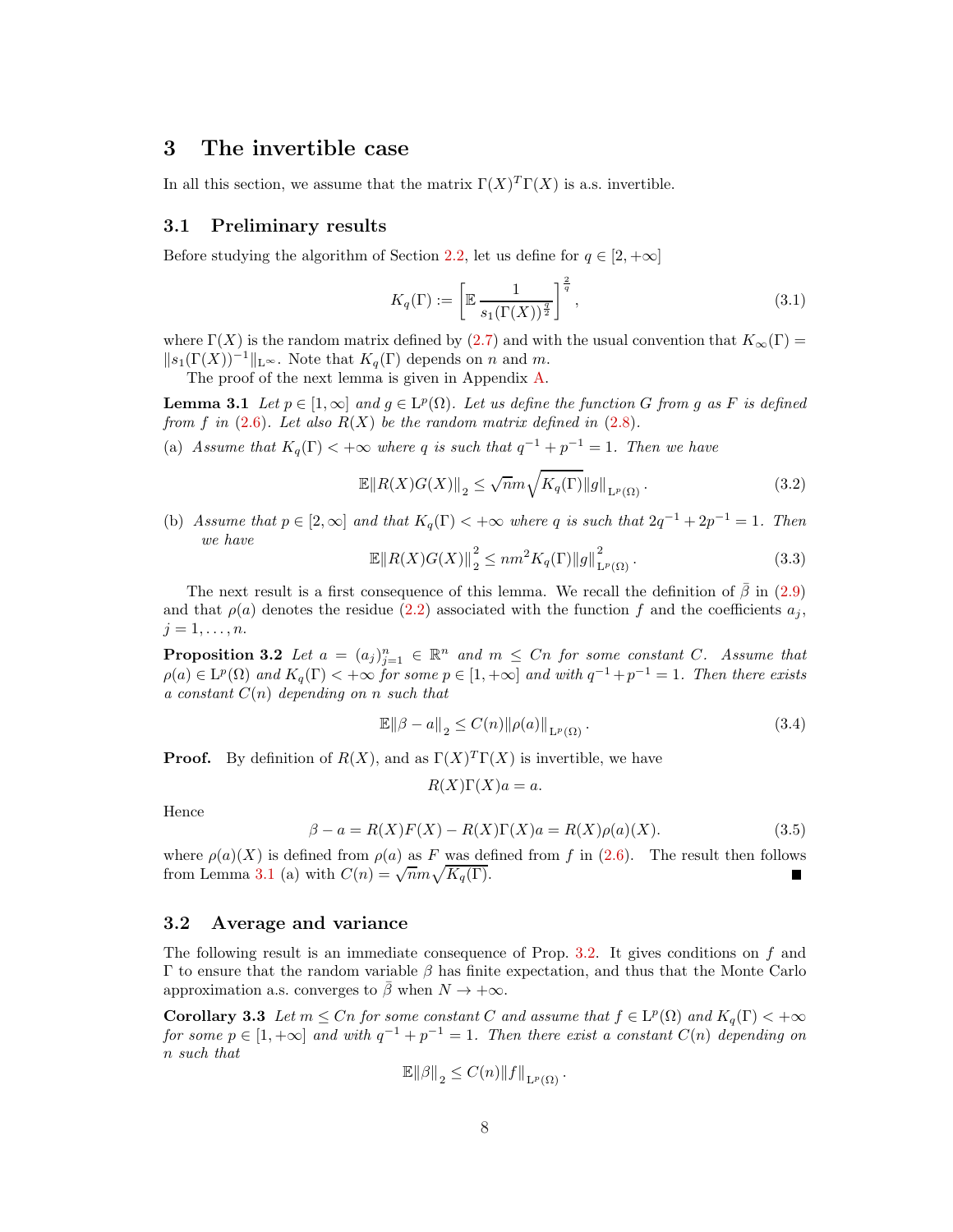In order to estimate the convergence rate of algorithm, we need to construct confidence regions with asymptotic level (less than) η for the Monte Carlo approximation of  $\bar{\beta}$ . We are going to consider confidence regions of the form  $[a_1, b_1] \times \ldots \times [a_n, b_n]$ , by taking each  $[a_i, b_i]$ as a confidence interval of asymptotic level  $\eta/n$  for the *i*-th coordinate  $\beta_i$  of  $\beta$ . Note that more precise asymptotic confidence regions exist — see for instance  $[1]$  — but the previous confidence region is more convenient for computation. Note also that non-asymptotic estimates could be obtained using Berry-Essen-type inequalities — see for instance  $[19]$ .

This leads to the choice

$$
b_i - a_i = 2x(n, \eta) \sqrt{\text{Var}(\beta_i)/N}, \quad \forall i \in \{1, \dots, n\}
$$

where N is the number of draws in [\(2.10\)](#page-6-2), and where  $x(n, \eta) > 0$  is the solution of

<span id="page-9-1"></span>
$$
\frac{1}{\sqrt{2\pi}} \int_{x(n,\eta)}^{+\infty} e^{-u^2/2} du = \frac{\eta}{2n}.
$$
\n(3.6)

In this case, the Euclidean diameter of the confidence region is bounded by

<span id="page-9-0"></span>
$$
2x(n,\eta)\sqrt{\text{Tr}(\text{Cov}(\beta))/N},\tag{3.7}
$$

where  $\text{Cov}(\beta)$  is the covariance matrix of the random vector  $\beta$ , defined by

$$
Cov(\beta) := \mathbb{E}[(\beta - \mathbb{E}\beta)(\beta - \mathbb{E}\beta)^T].
$$

<span id="page-9-2"></span>The next result gives bounds on the quantity  $\text{Tr}(\text{Cov}(\beta))$ , which, in view of [\(3.7\)](#page-9-0), controls the rate of convergence of the Monte-Carlo approximation.

**Proposition 3.4** *Let*  $m \leq Cn$  *for some constant*  $C$  *and assume that*  $\rho(\bar{\beta}) \in L^p(\Omega)$  *and*  $K_q(\Gamma)$  <  $+\infty$  *for some*  $p \in [2, +\infty]$  *and with*  $2p^{-1} + 2q^{-1} = 1$ *. Then there exist a constant*  $C(n)$  *depending on* n*, such that*

<span id="page-9-3"></span>
$$
\text{Tr}(\text{Cov}(\beta)) \le C(n) \|\rho(\bar{\beta})\|_{\text{L}^p(\Omega)}^2.
$$
\n(3.8)

**Proof.** Let  $q = \rho(\overline{\beta})$  and define G from q as F is defined from f by [\(2.6\)](#page-5-3). Then

Tr(Cov(
$$
\beta
$$
)) =  $\mathbb{E} ||\beta - \bar{\beta}||_2^2 = \mathbb{E} ||R(X)G(X)||_2^2$ .

The result, hence, follows from Lemma [3.1](#page-8-1) (b) with  $C(n) = nm^2 K_q(\Gamma)$ .

These results show that the convergence of our algorithm relies on an assumption of the form  $K_q(\Gamma) < +\infty$ , which corresponds to the finiteness of a negative moment of the random variable  $s_1(\Gamma(X))$ . Such an assumption is clearly problem-dependent and has to be checked in each specific problem considered. Conditions ensuring this property when  $q < +\infty$  are given in Appendix [B](#page-17-0) and are used to handle the specific case of Wishart matrices in Subsection [3.5.](#page-11-1)

Note that, under the assumptions of this section, the condition  $K_q(\Gamma)$  is unlikely to be satisfied when  $q = +\infty$ . Indeed, since  $\Gamma^{T}(X)\Gamma(X)$  is assumed a.s. invertible, the measure  $\mu$ must have no atom, and hence  $\Omega$  is continuous (*i.e.* not denumerable). If we assume in addition that the functions  $\gamma_j$  are regular on  $\Omega$ , so are the eigenvalues of  $\Gamma^T(x)\Gamma(x)$  as a function of  $x = (x^{(1)}, \ldots, x^{(m)}) \in \Omega^m$ . Since the smallest eigenvalue is 0 when  $x^{(1)} = \ldots = x^{(m)}$ , we deduce that  $\mathbb{P}(s_1(\Gamma(X)) < \eta) > 0$  for all  $\eta > 0$ , which means that  $K_\infty(\Gamma) = \infty$ . The way to handle the case  $q = \infty$  is explained in Section [4.](#page-11-0)

9

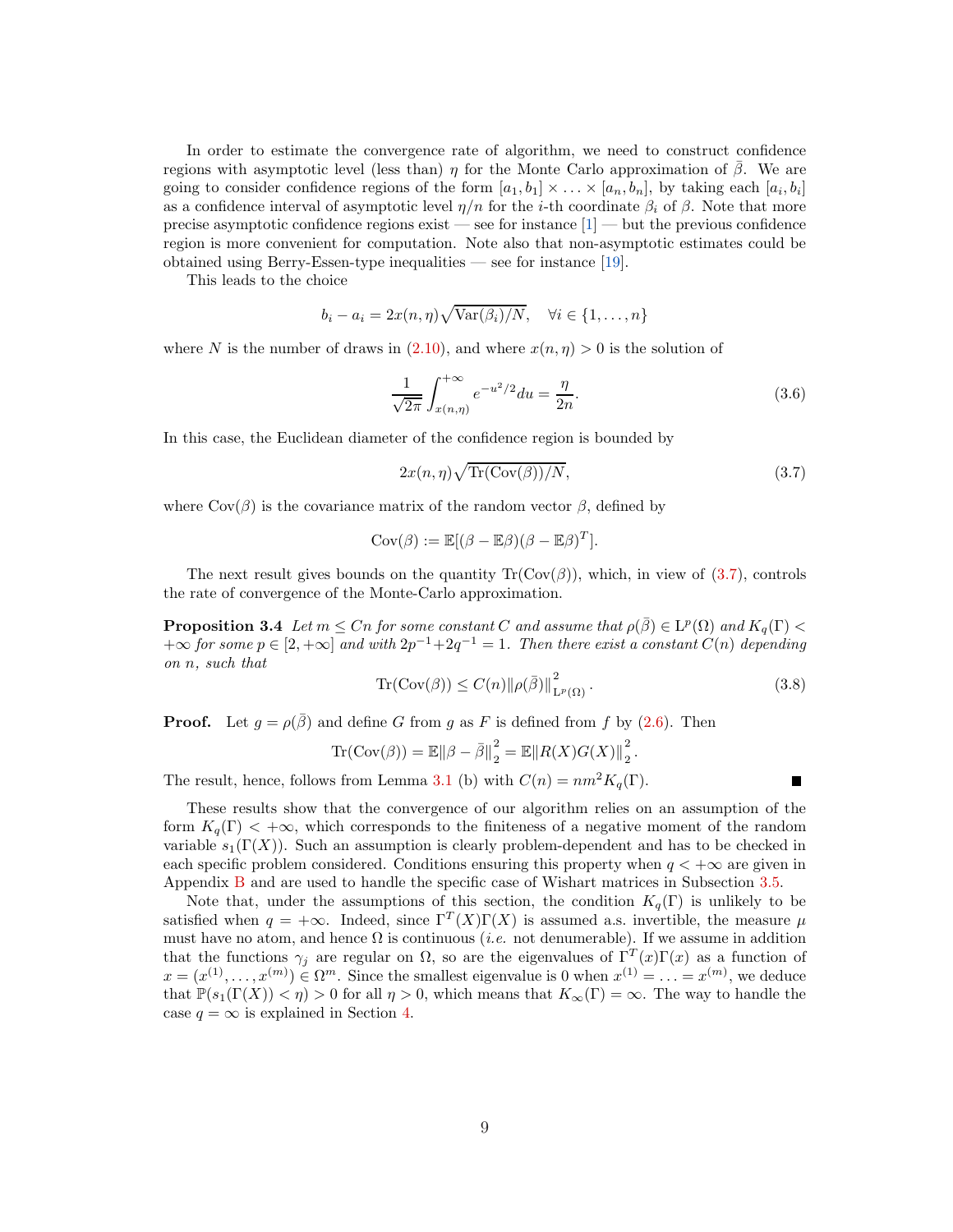#### 3.3 Link with the least square approximation

Formula [\(2.9\)](#page-6-1) proposes an alternative solution  $\bar{\beta}$  to the solution  $\alpha$  given by [\(2.4\)](#page-5-0) of the leastsquares problem [\(2.1\)](#page-4-0). We now provide estimates between these two solutions.

<span id="page-10-0"></span>A precise error estimate depends on the tackled problem (see for instance Section [3.5\)](#page-11-1). Here, we give a general result.

**Proposition 3.5** *Assume that*  $f, \gamma_1, \ldots, \gamma_n$  *belong to*  $L^2(\Omega)$  *and that*  $K_2(\Gamma) < +\infty$ *. Then there exists a constant* C(n) *such that*

$$
\left\|\bar{\beta} - \alpha\right\|_2 \le C(n) \|\rho(\alpha)\|_{L^2(\Omega)}.
$$
\n(3.9)

**Proof.** Observing that  $\rho(\alpha) \in L^2(\Omega)$ , this is an immediate consequence of Prop. [3.2](#page-8-2) and of the inequality  $\|\bar{\beta} - \alpha\|_2 \leq \mathbb{E} \|\beta - \alpha\|_2$ .

In other words, the better f can be approximated by a linear combination of the functions  $\gamma_i$ ,  $1 \leq j \leq n$ , the closer the result of our algorithm is from the actual least square approximation.

#### 3.4 Computational cost of the algorithm

Let  $\varepsilon$  be a required precision for the approximation of  $\overline{\beta} = \mathbb{E}\beta$  by the Monte Carlo simulation  $(2.10)$ . For large N, using  $(3.7)$ , we must take

$$
N \sim 4x(n, \eta)^2 \varepsilon^{-2} \text{Tr}(\text{Cov}(\beta)).
$$

Since, for all  $x > 0$ ,

$$
\int_{x}^{+\infty} e^{-u^{2}/2} du \leq \frac{1}{x} \int_{x}^{+\infty} u e^{-u^{2}/2} du = \frac{e^{-x^{2}/2}}{x},
$$
\n(3.10)

we deduce from  $(3.6)$  that, for  $n/\eta$  large enough,

<span id="page-10-1"></span>
$$
x(n,\eta)^2 \le \left(2\log\frac{n\sqrt{2}}{\eta\sqrt{\pi}}\right) \tag{3.11}
$$

In addition, each step of the algorithm requires to evaluate the matrix  $\Gamma(X)^T\Gamma(X)$  and the vector  $\Gamma(X)^T F(X)$  and to invert the matrix  $\Gamma(X)^T \Gamma(X)$ . The cost of these operations is of order  $Cn^2m$ .

Hence, we see that the cost of the algorithm is of order

$$
C\varepsilon^{-2}mn^2\log n \operatorname{Tr}(Cov(\beta)).
$$

Under the hypothesis of Proposition [3.4](#page-9-2) and using the explicit expression of  $C(n)$  obtained in the proof of this proposition, the computational cost can be bounded by

<span id="page-10-2"></span>
$$
C\varepsilon^{-2}m^3n^3\log n K_q(\Gamma)\|\rho(\bar{\beta})\|_{\mathrm{L}^p(\Omega)}^2\tag{3.12}
$$

for  $2p^{-1} + 2q^{-1} = 1$ .

It may be observed that this cost depends only on n and  $m$  — and not the dimension of  $\Omega$ . Moreover, it depends on the least-squares residue of the problem  $(2.1)$ . In the event where f is close to a linear combination of the functions  $\gamma_i$ , the algorithm is, therefore, cheaper (and, by Prop. [3.5,](#page-10-0) more precise). As a consequence, the cost of our algorithm is driven by the quality of the original least-squares approximation in Problem [\(2.1\)](#page-4-0).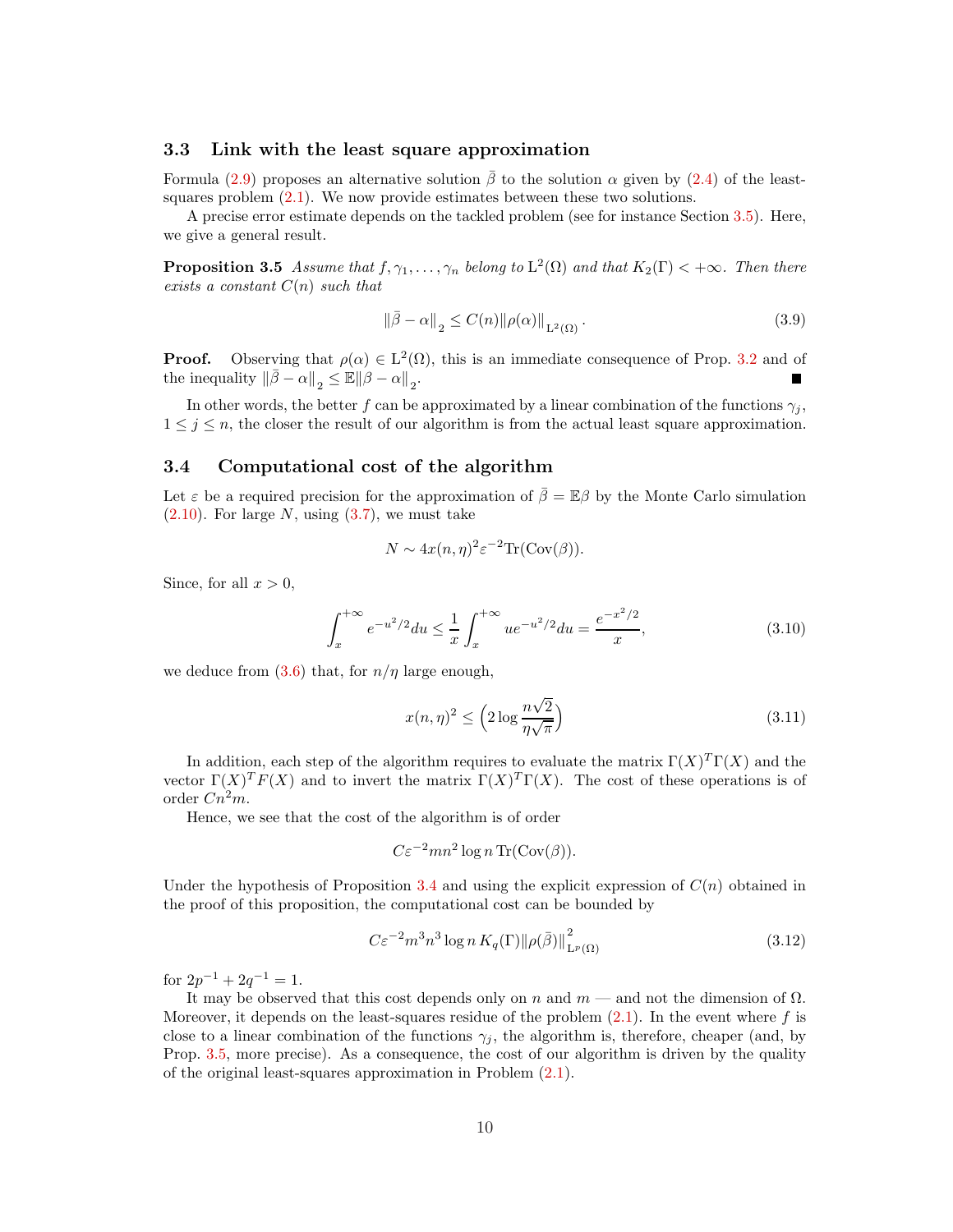#### <span id="page-11-1"></span>3.5 The Wishart case

Let us now consider the case where  $\Omega = \mathbb{R}^n$ ,

$$
d\mu(x) = (2\pi)^{-n/2} \exp(-||x||_2^2/2) dx_1 \dots dx_n
$$

and  $\gamma_j(x) = x_j$  for  $j \in \{1, ..., n\}$  – *i.e.* linear interpolation. In this case, the random vectors  $X^{(i)}$  are standard n-dimensional Gaussian vectors, the matrix  $\Gamma(X)$  is a  $m \times n$  matrix with i.i.d. standard Gaussian entries and the law of the matrix  $\Gamma(X)^T\Gamma(X)$  is the so-called Wishart distribution — see *e.g.* [\[1\]](#page-22-5).

The joint distribution of its eigenvalues is known explicitly and can be found for example in [\[1,](#page-22-5) p.534]. In particular,  $\Gamma(X)^T \Gamma(X)$  is a.s. invertible if  $m \geq n$ . The explicit density of the eigenvalues has been used to obtain estimates on the law of the smallest eigenvalue of such matrices in [\[11,](#page-23-7) [12,](#page-23-8) [5\]](#page-22-6). These results allow us to obtain explicit estimates in the Wishart case, proved in Appendix [B.](#page-18-0) We shall restrict here to the case where f and  $\rho(\beta)$  belong to  $L^{\infty}(\Omega)$ , and we refer to Appendix [B](#page-18-0) for further estimates.

Under the previous assumptions, the conditions of Corollary [3.3](#page-8-3) and Proposition [3.4](#page-9-2) are satisfied for all  $m > n + 2$ . The computational cost is (asymptotically) minimal for the choice  $m = 2n$  and the corresponding computational cost is bounded by

<span id="page-11-3"></span>
$$
C\varepsilon^{-2}n^5\log n\|\rho(\bar{\beta})\|_{\mathcal{L}^\infty}^2\tag{3.13}
$$

for an explicit constant C independent of n, where  $\varepsilon$  is the required precision of the algorithm. In addition, the consistency error of Proposition [3.5](#page-10-0) is bounded by

$$
C' n \|\rho(\alpha)\|_{\mathcal{L}^\infty}
$$

for a constant  $C'$  independent of  $n$ .

We, hence, see that the values  $m = n + 2$  and  $m = 2n$  are of specific interest in terms of convergence and computational cost. Although the Wishart case corresponds to very simple approximation problems, this result gives valuable clues about the way parameters should be chosen in our algorithm. These specific values of  $m$  are numerically tested in the example of the three-point charge model of water developed in Section [5,](#page-14-0) where improvements of the SADM method are considered.

### <span id="page-11-0"></span>4 The general case

Let us now consider the general case where  $\Gamma(X)^T \Gamma(X)$  is not assumed to be a.s. invertible.

Fix  $\sigma > 0$ . We denote by  $\mathbb{E}^{\sigma}$  (resp. Cov<sup> $\sigma$ </sup>) the expectation (resp. covariance matrix) conditionally on the event  $\{s_1(\Gamma(X)) > \sigma\}$ . As an approximation of the solution of the leastsquares problem, we will examine the conditional expectation

<span id="page-11-2"></span>
$$
\bar{\beta}^{\sigma} = \mathbb{E}^{\sigma}(\beta). \tag{4.1}
$$

As will appear below, our algorithm always converges for any  $\sigma > 0$ . As in the invertible case, its performance relies on precise estimates on convergence, consistency and computational cost, given below. Optimal computations will then be detailed in the specific instance where the matrix  $\Gamma(X)$  has independent sub-Gaussian entries.

#### 4.1 Consistency, convergence and computational cost

We first generalize Proposition [3.2:](#page-8-2) For all  $q \in [1, +\infty]$ , let

<span id="page-11-4"></span>
$$
K_q^{\sigma}(\Gamma) := \left[ \mathbb{E}^{\sigma} \frac{1}{s_1(\Gamma(X))^{\frac{q}{2}}} \right]^{\frac{2}{q}}.
$$
\n(4.2)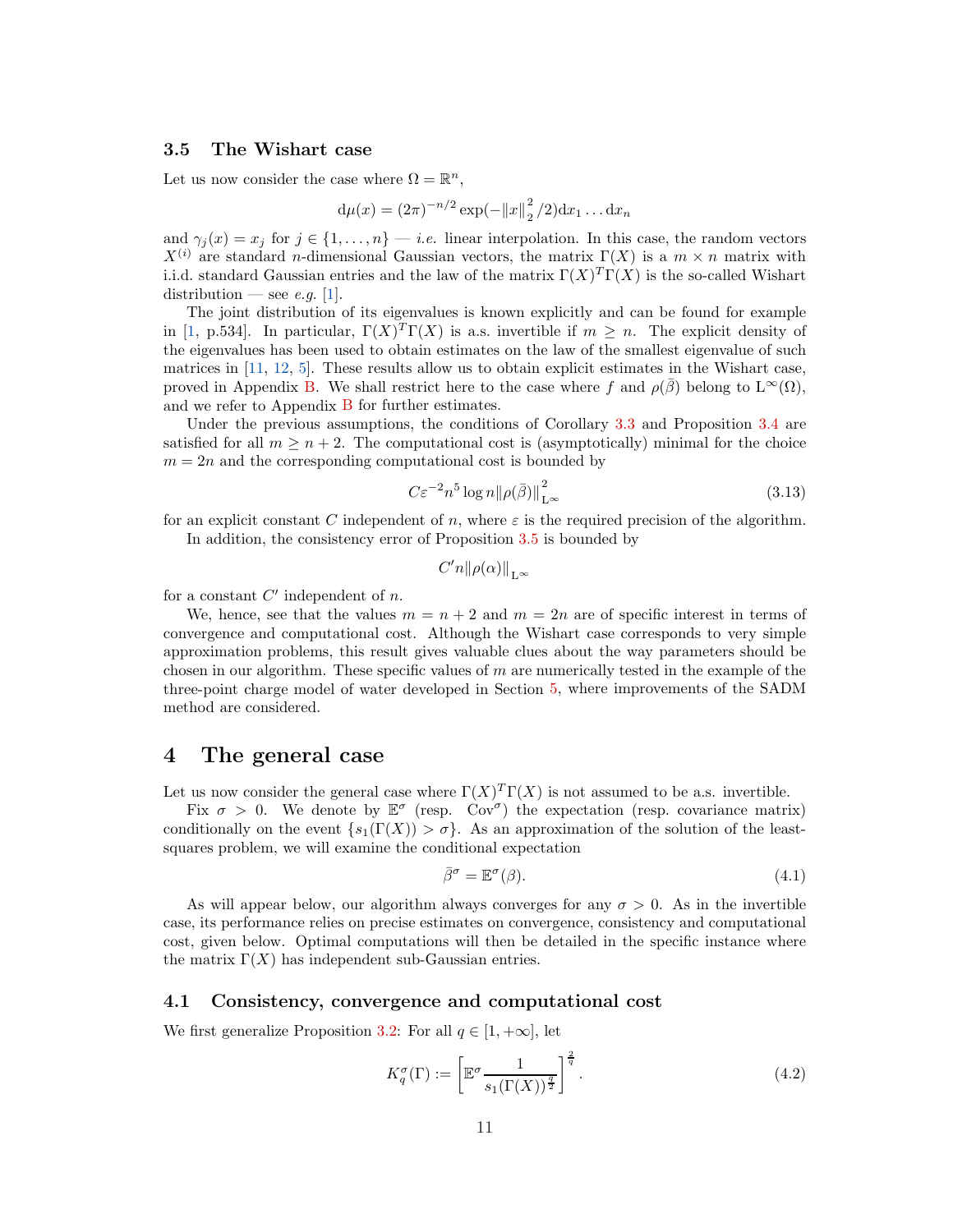<span id="page-12-2"></span>**Proposition 4.1** *Let*  $a_j$ ,  $j = 1, ..., n$  *be n numbers*  $a_j$ *. Assume that*  $\rho(a) \in L^p(\Omega)$  *for some*  $p \in [1, +\infty]$ , then

$$
\left\|\bar{\beta}^{\sigma}-a\right\|_2\leq\mathbb{E}^{\sigma}\|\beta-a\|_2\leq\frac{\sqrt{n}m}{\mathbb{P}(s_1(\Gamma(X))\geq\sigma)^{1/p}}\sqrt{K^{\sigma}_q(\Gamma)}\left\|\rho(a)\right\|_{\mathrm{L}^p(\Omega)}
$$

*where* q *is such that*  $q^{-1} + p^{-1} = 1$ *.* 

**Proof.** Using the inequality

$$
\mathbb{E}^{\sigma} \|\rho(a)(X)\|_{1}^{p} \le \frac{\mathbb{E} \|\rho(a)(X)\|_{1}^{p}}{\mathbb{P}(s_{1}(\Gamma(X)) \ge \sigma)}
$$

in [\(A.3\)](#page-17-1), the proof is exactly the same as that put forth in Lemma [3.1](#page-8-1) and Proposition [3.2.](#page-8-2)

Note that, by definition of  $\mathbb{E}^{\sigma}$ , for all  $q \in [1, \infty]$ ,

<span id="page-12-1"></span><span id="page-12-0"></span>
$$
K_q^{\sigma}(\Gamma) \le \sigma^{-1}.\tag{4.3}
$$

In particular, taking  $a = 0$  in the previous result implies that conditional expectation  $(4.1)$  is always well defined for  $\sigma > 0$  as soon as  $f \in L^p(\Omega)$  for some  $p \in [1, +\infty]$ .

The following result generalizes Proposition [3.4](#page-9-2) to the case where  $\sigma > 0$ . Its proof is very similar to that of Proposition [3.4.](#page-9-2) We will, hence, omit it here.

**Proposition 4.2** *Assume that the function*  $\rho(\bar{\beta}^{\sigma}) \in L^p(\Omega)$  *for*  $p \in [2, +\infty]$ *. We have* 

$$
\operatorname{Tr}(\operatorname{Cov}^{\sigma}(\beta)) \le \frac{n m^2}{\mathbb{P}(s_1(\Gamma(X)) \ge \sigma)^{2/p}} K_q^{\sigma}(\Gamma) \left\|\rho(\bar{\beta}^{\sigma})\right\|_{\operatorname{L}^p(\Omega)}^2
$$
\n(4.4)

*where* q *is such that*  $2q^{-1} + 2p^{-1} = 1$ *.* 

Although the trivial inequality [\(4.3\)](#page-12-0) always allows one to infer explicit bounds from the previous results, there are cases where optimal estimates on  $K_q^{\sigma}(\Gamma)$  are much better. Since our performance analysis relies heavily on precise estimates on  $K_q^{\sigma}(\Gamma)$ , it is desirable to obtain conditions for better estimates. Such conditions are given in Proposition [B.2](#page-18-1) in Appendix [B,](#page-17-0) and will be used to handle the sub-Gaussian case described in the next subsection.

We now consider the cost of the algorithm: Let  $\beta^{(\sigma)}$  denote a random variable having the law of  $\beta$  conditioned on  $\{s_1(\Gamma(X)) \geq \sigma\}$ . The cost of the algorithm is determined by

- the number N of simulations of  $\beta^{(\sigma)}$  needed to ensure that the diameter of the confidence region for the Monte Carlo estimation of  $\mathbb{E}(\beta^{(\sigma)}) = \mathbb{E}^{\sigma}(\beta) = \bar{\beta}^{\sigma}$  is smaller than a given precision  $\varepsilon$ . To control this, we use the upper bound on the confidence region diameter given by  $(3.7)$ , where  $\eta$  is the level of confidence of the approximation;
- $\bullet$  the average number of draws of the random variable X needed to simulate a realization of  $\beta^{(\sigma)}$ , which is  $1/\mathbb{P}(s_1(\Gamma(X)) \geq \sigma)$ . Note that a draw corresponds to simulating a nm-dimensional random variable.
- the computation of the  $n \times n$  matrix  $\Gamma(X)\Gamma(X)^T$ , which is of order  $n^2m$  all other computational costs, including the cost of the computation of  $s_1(\Gamma(X))$  or the inversion of  $\Gamma(X)^T\Gamma(X)$ , are of a smaller order with respect to the dimension n of the problem, provided that  $m \geq n$ .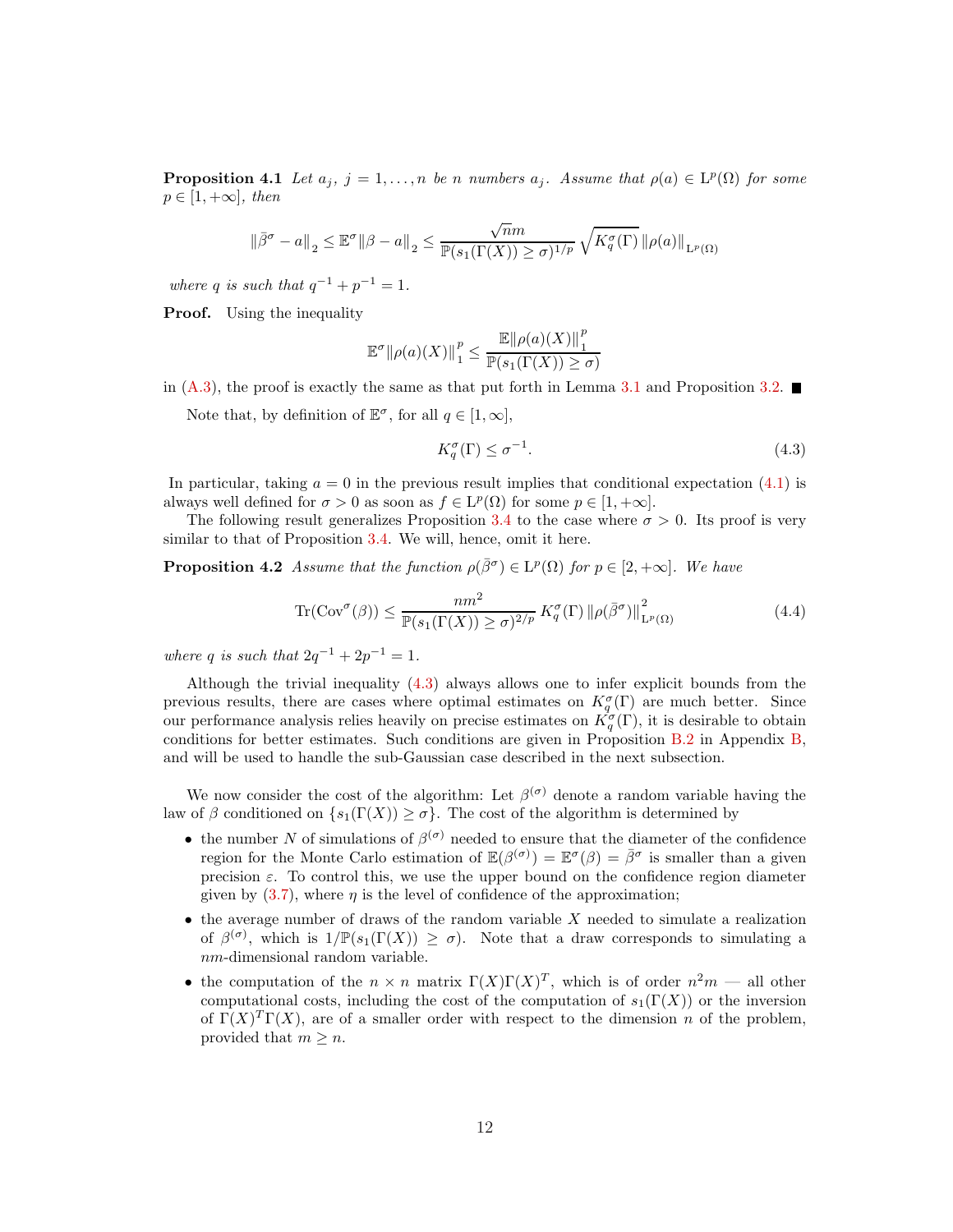Consequently, the cost of the algorithm is bounded by

$$
CN\,\mathbb{P}(s_1(\Gamma(X))\geq \sigma)^{-1}(nm+n^2m)
$$

for some constant  $C > 0$ . As

$$
N \sim 4x(n, \eta)^2 \varepsilon^{-2} \text{Tr}(\text{Cov}^{\sigma}(\beta)),
$$

because of [\(3.11\)](#page-10-1), the cost can be bounded by

$$
C\varepsilon^{-2}n^2m\log n\,\mathbb{P}(s_1(\Gamma(X))\geq \sigma)^{-1}\text{Tr}(\text{Cov}^{\sigma}(\beta)).
$$

Thus, if  $\rho(\bar{\beta}^{\sigma}) \in L^p(\Omega)$  for  $p \in [2, +\infty]$ , because of Proposition [4.2,](#page-12-1) the cost is bounded by

$$
C\varepsilon^{-2}n^3m^3\log n \mathbb{P}(s_n(\Gamma(X))\geq \sigma)^{-1-\frac{2}{p}}K_q^{\sigma}(\Gamma)\left\|\rho(\bar{\beta}^{\sigma})\right\|_{L^p(\Omega)}^2
$$

for some constant  $C > 0$ , where  $2q^{-1} + 2p^{-1} = 1$ .

We, hence, can see that the choice of an optimal threshold  $\sigma$  has to be balanced to optimize the ratio between  $K_q^{\sigma}(\Gamma)$  and the probability  $\mathbb{P}(s_n(\Gamma(X)) \geq \sigma)$  at some appropriate powers.

Again, explicit bounds may depend on the tackled problem. Hereafter, we develop the particular instance where  $\Gamma(X)$  is a matrix with independent sub-Gaussian entries.

#### <span id="page-13-0"></span>4.2 The sub-Gaussian case

We recall that the convergence of the algorithm holds for any choice of  $\sigma > 0$ . The goal of this section is to study the behaviour of the computational cost in the subgaussian case as a function of  $\sigma$  and  $m$ .

We consider the case where  $\Omega = \mathbb{R}^n$ ,

$$
\mathrm{d}\mu(x)=\otimes_{i=1}^n \mathrm{d}\nu(x_i)
$$

for some probability measure  $\nu$  on  $\mathbb{R}$ , and  $\gamma_j(x) = h(x_j)$  for  $j \in \{1, ..., n\}$  for some function h on  $\mathbb{R}$ . This is tantamount to the case of an approximation of the function f on  $\mathbb{R}^n$  by a linear combination of functions depending on only one variable.

In this case, it is clear that all the entries of matrix  $\Gamma(X)$  are i.i.d. Let us assume that these random variables are *sub-Gaussian*, *i.e.*

$$
\forall t > 0, \quad \nu(\{x \in \mathbb{R} : |h(x)| > t\}) \le 2\exp(-t^2/R^2)
$$

for some  $R > 0$ . Such is the case, in particular if h is bounded or if  $\nu$  has compact support and h is continuous on the support of  $\nu$ . RUDELSON & VERSHYNIN [\[20\]](#page-23-9) have recently obtained estimates on the distribution of  $s_1(\Gamma(X))$  in the subgaussian case, optimal in the sense that they are consistent with the explicit bounds in the Wishart case.

Using these results, under the assumption that f and  $\rho(\beta)$  belong to  $L^{\infty}(\Omega)$  and taking  $\sigma = an$  for some constant  $a > 0$ , computations in Appendix [B](#page-21-0) prove that the optimal choice for m in terms of (asymptotic) computational cost is  $m = 2n$ , and we have the same estimates on the computational cost and the consistency as in Section [3.5.](#page-11-1)

This shows that, choosing conveniently  $\sigma$ , the computational cost has the same behaviour as is the Wishart case. In addition, the result in terms of computational cost in  $n$  appears to be relatively unaffected by the choice of  $\sigma$ . In particular, the specific value of the constant a such that  $\sigma = an$  only has an influence of the constant C in [\(3.13\)](#page-11-3).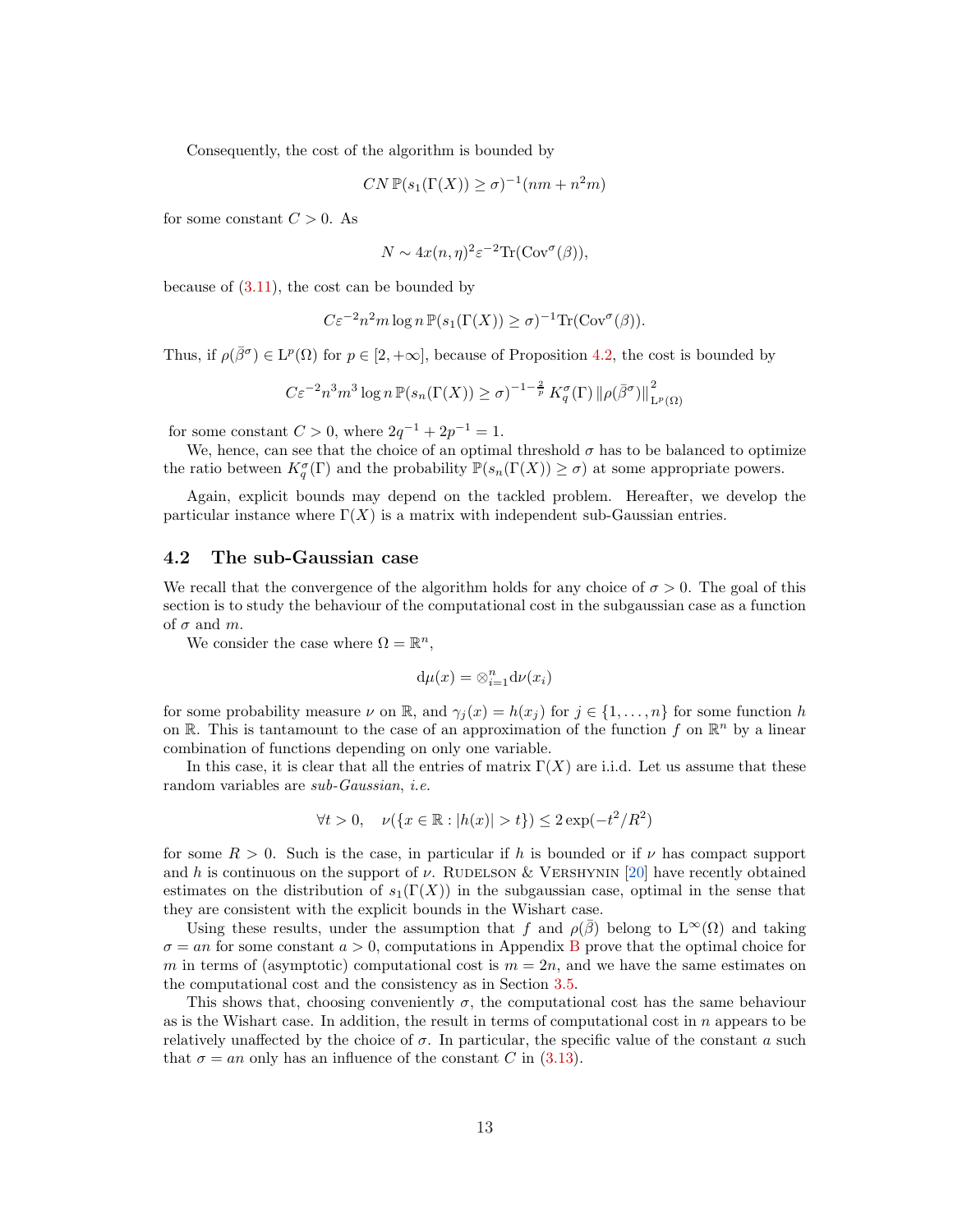## <span id="page-14-0"></span>5 Improvement of the SADM method

The statistical analysis of distributed multipoles (SADM) algorithm put forth in [\[6\]](#page-22-0) corresponds to a problem of the form  $(c)$ , where  $(\alpha_j)_{j=1}^n$  represent the unknown multipoles borne by the n particles, and  $\gamma_j(x) = 1/||x - x_j||$  the electrostatic potential functions, where  $x_1, \ldots, x_n$ denote the positions of the particles. The space  $\Omega$  is made of M points in the three-dimensional Cartesian space, lying away from the atomic positions, with  $M >> n$ .

However more computationally intensive than the least-squares scheme, this pictorial approach provides a valuable information as to whether the atomic multipoles are appropriately defined, depending on how spread out the corresponding distributions are. For instance, description of the molecular electrostatic potential of dichlorodifluoromethane  $(CCl_2F_2)$  by means of a simple point-charge model yields a counterintuitive  $C^{\delta-}$ — $X^{\delta+}$  bond polarity — where X = Cl or F, blatantly violating the accepted rules of electronegativity differences. Whereas the leastsquares route merely supplies crude values of the charge borne by the participating atoms, the SADM method offers a diagnosis of pathological scenarios, like that of dichlorodifluoromethane. In the latter example, the charge centered on the carbon atom is indeterminate, as mirrored by its markedly spread distribution [\[6\]](#page-22-0). The crucial issue of buried atoms illustrated here in the particular instance of  $\text{CCl}_2\text{F}_2$  can be tackled by enforcing artificially the correct bond polarity by means of hyperbolic restraints [\[3\]](#page-22-3). Violations of the classical rules of electronegativity differences may, however, often reflect the incompleteness of the electrostatic model —  $e.g.$  describing an atomic quadrupole by a mere point charge. Addition of atomic dipoles to the rudimentary point-charge model restores the expected, intuitive  $C^{\delta+}-X^{\delta-}$  bond polarity [\[6\]](#page-22-0).

In this section, we revisit the prototypical example of the three-point charge model of water. The molecular geometry was optimized at the MP2/6-311++ $G(d, p)$  level of approximation. The electrostatic potential was subsequently mapped on a grid of 2,106 points surrounding the molecule, at the same level of theory, including inner-shell orbitals. All the calculations were carried out with the Gaussian 03 suite of programs [\[14\]](#page-23-10). Brute-force solution of the leastsquares problem  $(2.1)$ , employing the OPEP code [\[2\]](#page-22-7), yields a net charge of  $-0.782$  electroncharge unit (e.c.u.) on the oxygen atom — hence, a charge of  $+0.391$  e.c.u. borne by the two hydrogen atoms, with a root-mean square deviation between the point-charge model regenerated and the quantum-mechanical electrostatic potential of 1.09 atomic units, and a mean signed error of 51.1 %. This notoriously large error reflects the incompleteness of the model — a simple point charge assigned to the oxygen atom being obviously unable to describe in a satisfactory fashion the large quadrupole borne by the latter.

On account of the  $\mathscr{C}_{2v}$  space-group symmetry of water, only one net atomic charge would, in principle, need to be determined — the point charges borne by the two hydrogen atoms being inferred from that of the oxygen atom. Inasmuch as the SADM scheme is concerned, this symmetry relationship translates to a single equation to be solved per realization or experiment. Without loss of generality, two independent parameters will, however, be derived from the electrostatic potential, the point charges borne by the two hydrogen being assumed to be equal. Furthermore, in lieu of solving the individual  $C_{2,106}^2$  systems of  $2 \times 2$  linear equations, incommensurable with the available computational resources, it was chosen to select randomly 500,000 such systems.

The running averages of the charge borne by the oxygen atom are shown in Figure [1](#page-15-0) as a function of the number of individual realizations, for the SADM algorithm with  $n = N<sub>s</sub>$  points and its proposed enhancement, using 2, 4 and 8 additional grid points per realization — with the notations utilized in the previous section, the latter translates to  $m = N_s + 2$ ,  $N_s + 4$  and  $N_s + 8$ . From the onset, it can be seen that the SADM scheme yields the worst agreement with the target value derived from the least-squares problem  $(2.1)$ , and that inclusion of supplementary equations to the SADM algorithm rapidly improves the accord. However minute, this improvement is perceptible as new grid points are added to the independent realizations. Equally perceptible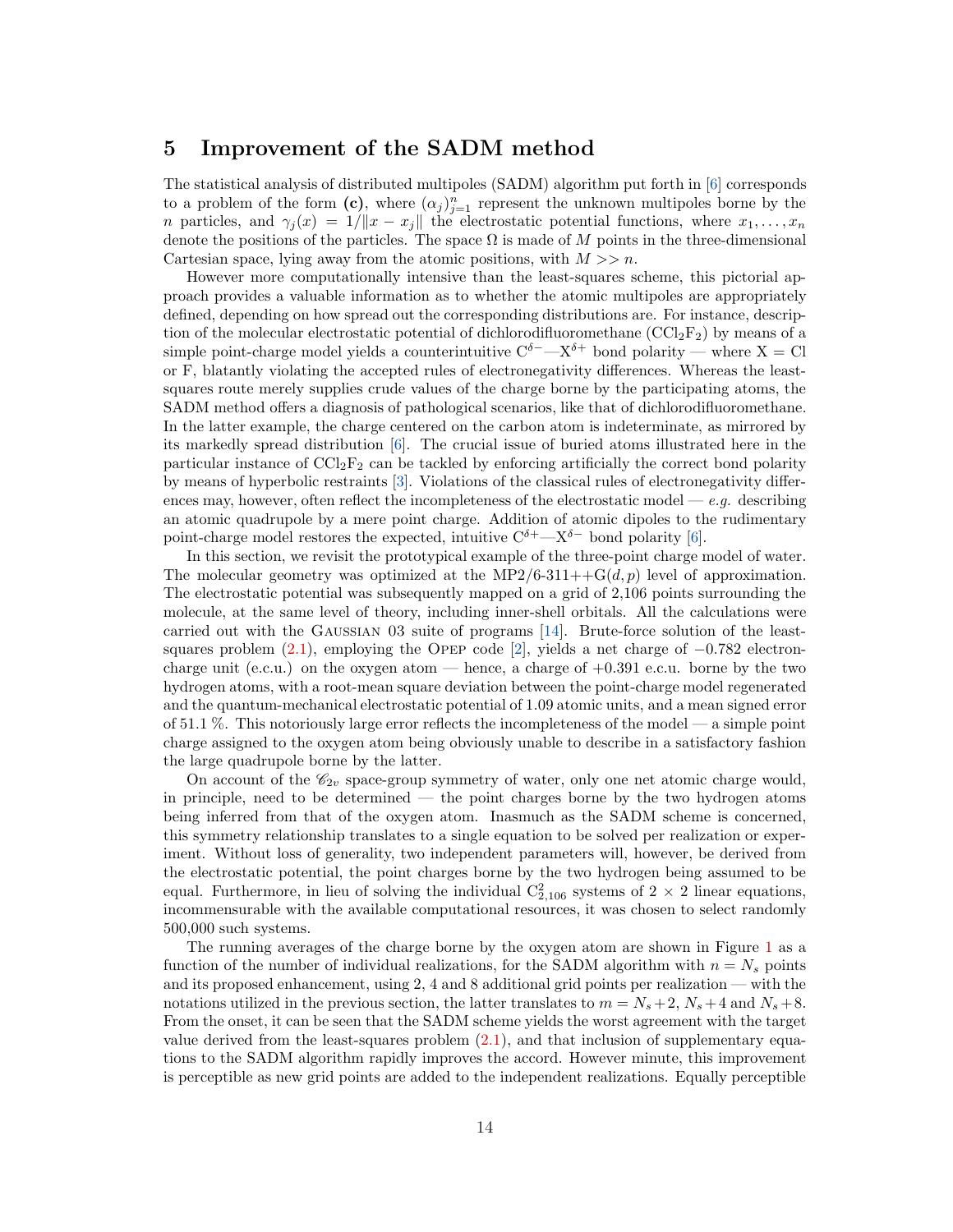is the convergence property of the running average, reaching faster an asymptotic value upon addition of grid points. Congruent with what was established previously, the present set of results emphasizes that the SADM method cannot recover the value derived from the least-squares equations. They further suggest that convergence towards the latter value will only be achieved in the limit where the number of added points coincides with the total number of grid points minus the number of parameters to be determined  $- i.e.$  one unique realization.



<span id="page-15-0"></span>Figure 1: Running average of the point charge,  $Q_{00}$ , borne by the oxygen atom of water  $(N_s =$ 2 parameters) as a function of the number of independent realizations, wherein systems of  $2 \times 2$ (SADM),  $4 \times 2$ ,  $6 \times 2$  and  $10 \times 2$  linear equations are solved. The thick, dark horizontal line at  $Q_{00} = -0.782$  e.c.u. corresponds to the solution of the least-squares problem.

Not too surprisingly, closer examination of the corresponding charge distributions in Figure [2](#page-16-1) reveals that as additional grid points are added to the individual realizations, not only does the width of these distributions narrow down, but the latter are progressively reshaped. As was conjectured in [\[6\]](#page-22-0), the SADM algorithm yields Cauchy distributions, which is apparent from Figure [2.](#page-16-1) Improvement of the method alters the form of the probability function, now closer to a normal distribution. Interestingly enough, the slightly skewed shape of the distributions, particularly visible on their left-hand side — as a probable manifestation of the incompleteness of the electrostatic model, precludes perfect enveloping by the model distributions, either Cauchy– or Gaussian–like.

Put together, the present computations reinforce the conclusions drawn hitherto, contradicting in particular the illegitimate assumption that the SADM and the least-squares solutions might coincide [\[6\]](#page-22-0). From a numerical standpoint, however, the results obtained from both strategies appear to be reasonably close, thereby warranting that the SADM algorithm should not be obliterated, as it constitutes a valuable pedagogical tool for assessing the appropriateness of electrostatic models.

# 6 Conclusion

In this work, a probabilistic approach to high-dimensional least-squares approximations has been developed. Originally inspired by the SADM method introduced for the derivation of distributed atomic multipoles from the quantum-mechanical electrostatic potential, this novel approach can be generalized to a wide class of least-squares problems, yielding convergent and efficient numerical schemes in those cases where the space of approximation is very large or where the problem is ill-conditioned.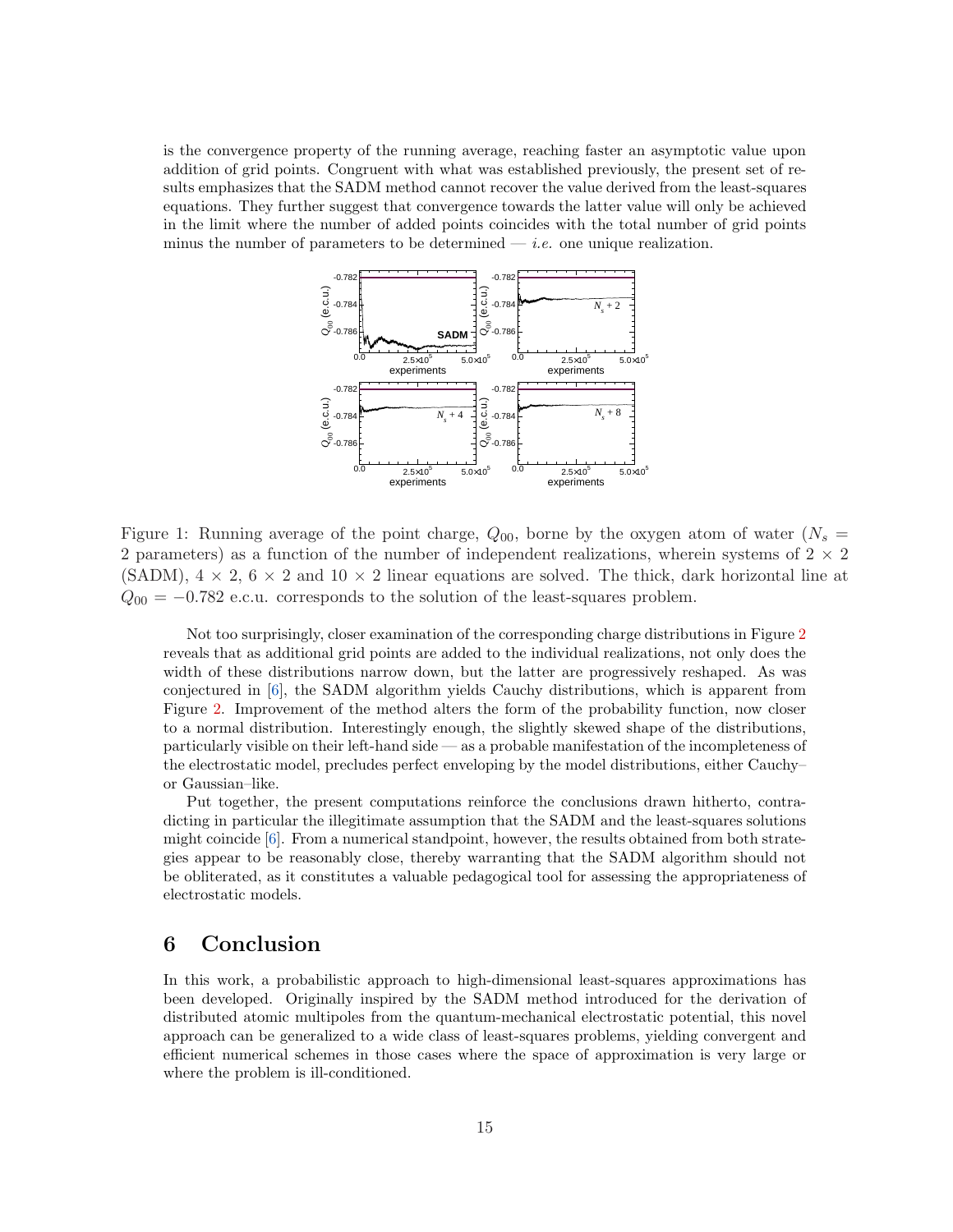

<span id="page-16-1"></span>Figure 2: Normalized distributions of the charge,  $Q_{00}$ , borne by the oxygen atom of water  $(N_s =$ 2 parameters) obtained from 500,000 independent realizations, wherein systems of  $2 \times 2$  (SADM),  $4 \times 2$ ,  $6 \times 2$  and  $10 \times 2$  linear equations are solved (black curves). The light and dark curves correspond, respectively, to numerically fitted Cauchy and Gaussian distributions.

This novel approach constitutes a marked improvement over the SADM method. Complete analysis of the numerical algorithm in general cases, in terms of both computational effort and optimal error estimation, relies on open and difficult issues prevalent to random matrix problems.

# <span id="page-16-0"></span>A Proof of Lemma [3.1](#page-8-1)

We denote by  $\|\cdot\|_F$  the Schur-Frobenius norm on  $n \times m$  matrices

$$
||A||_F^2 = \sum_{i=1}^m \sum_{j=1}^n a_{ij}^2.
$$

where  $A = (a_{ij})_{1 \leq i \leq n, 1 \leq j \leq m}$ . With this notation, we have

<span id="page-16-3"></span>
$$
\left\| (A^T A)^{-1} A^T \right\|_F^2 = \text{Tr}((A^T A)^{-1} A^T A (A^T A)^{-1}) = \text{Tr}((A^T A)^{-1}) \le \frac{n}{s_1(A)}.\tag{A.1}
$$

In addition, for any  $v = (v_1, \dots, v_m) \in \mathbb{R}^m$ , we have

<span id="page-16-2"></span>
$$
\|Av\|_{2}^{2} = \sum_{i=1}^{n} \sum_{1 \leq j,k \leq m} a_{ij} v_{j} a_{ik} v_{k}
$$
  
\n
$$
\leq \frac{1}{2} \Big( \sum_{i,j,k} a_{ij}^{2} |v_{j} v_{k}| + \sum_{i,j,k} a_{ik}^{2} |v_{j} v_{k}| \Big)
$$
  
\n
$$
\leq \|A\|_{F}^{2} \|v\|_{1} \|v\|_{\infty} \leq \|A\|_{F}^{2} \|v\|_{1}^{2}, \tag{A.2}
$$

where we used the inequality  $|b_{ij}b_{ik}| \leq \frac{1}{2}(b_{ij}^2 + b_{ik}^2)$ .

With the notation of Lemma [3.1,](#page-8-1) using  $(A.2)$  and  $(A.1)$ , we have

$$
\left\|R(X)G(X)\right\|_2 \leq \sqrt{n} \, s_1(\Gamma(X))^{-1/2} \left\|G(X)\right\|_1.
$$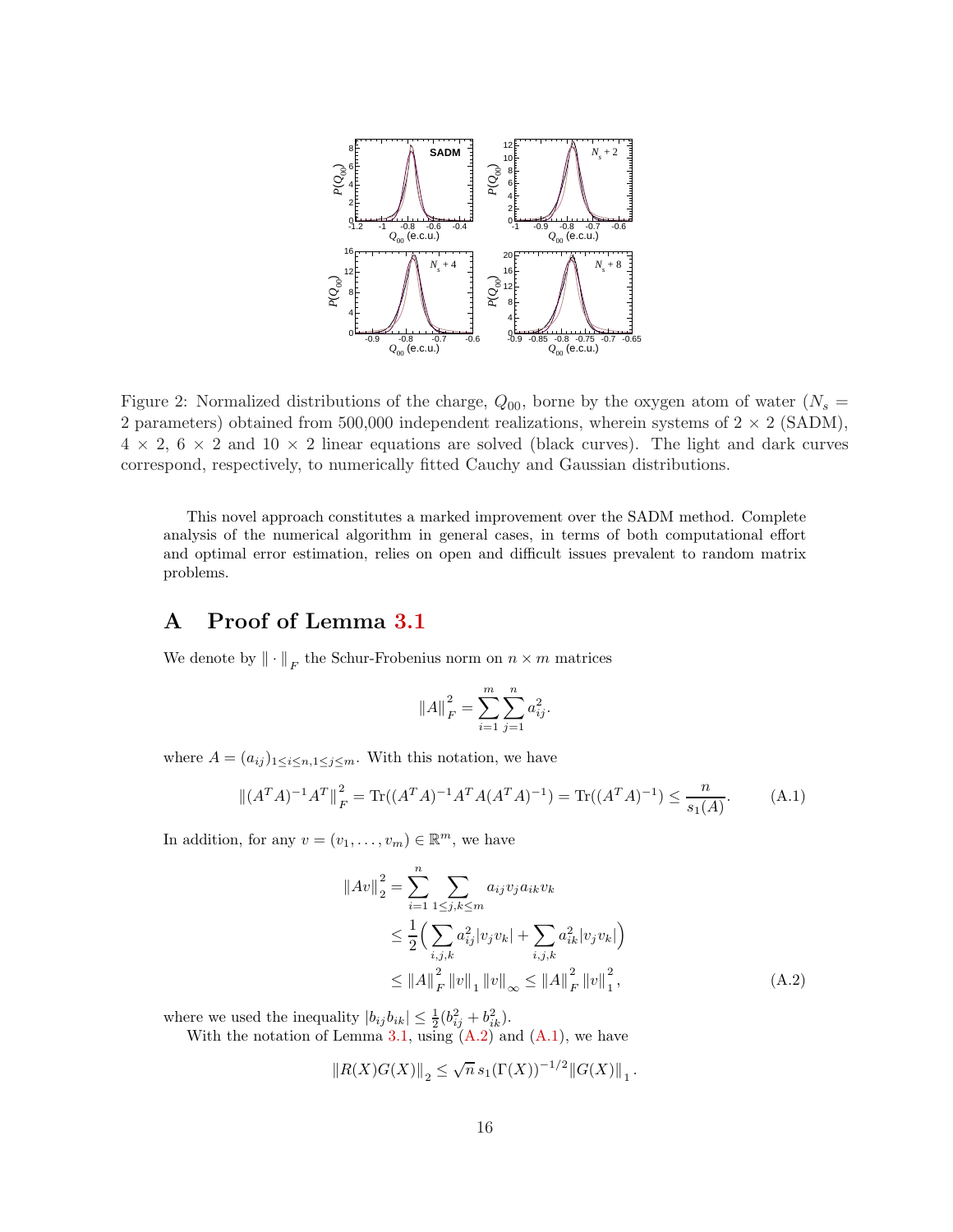Taking the expectation and using Hölder's inequality, we get

<span id="page-17-1"></span>
$$
\mathbb{E} \|R(X)G(X)\|_2 \le \sqrt{n} \sqrt{K_q(\Gamma)} \left(\mathbb{E} \|G(X)\|_1^p\right)^{1/p}.\tag{A.3}
$$

Now,  $Y \mapsto (\mathbb{E}|Y|^p)^{1/p}$  defines a norm on the set of random vectors on  $\Omega$  with finite p-th-order moment. We, hence, obtain

$$
\left(\mathbb{E}||G(X)||_1^p\right)^{1/p} = \left(\mathbb{E}\left(\sum_{i=1}^m |g(X^{(i)})|\right)^p\right)^{1/p}
$$
  

$$
\leq \sum_{i=1}^m \left(\mathbb{E}|g(X^{(i)})|^p\right)^{1/p} = m||g||_{L^p(\Omega)},
$$

and this yields Lemma [3.1](#page-8-1) (a).

Lemma [3.1](#page-8-1) (b) is obtained from similar computations.

### <span id="page-17-0"></span>B Estimates on random matrices

### **B.1** On the finiteness of  $K_q(\Gamma)$

As seen in Propositions [3.4](#page-9-2) and [3.5,](#page-10-0) the convergence and the consistency of our algorithm rely on assumptions of the form  $K_q(\Gamma) < +\infty$ , where  $K_q(\Gamma)$  is given by [\(3.1\)](#page-8-4). These assumptions correspond to the finiteness of a negative moment of the random variable  $s_1(\Gamma(X))$ . The following proposition provides a condition on the distribution of  $s_1(\Gamma(X))$  to ensure such integrability properties.

<span id="page-17-4"></span>Proposition B.1 *Let* Y *be a random variable satisfying the following estimate: There exist constants*  $\delta > 0$  *and*  $\gamma > 0$  *such that* 

<span id="page-17-3"></span>
$$
\forall \epsilon \ge 0, \quad \mathbb{P}(Y \le \epsilon) \le (\delta \epsilon)^{\gamma}.
$$
 (B.1)

*Then, for any*  $0 < r < \gamma$ *,* 

<span id="page-17-2"></span>
$$
\mathbb{E}(Y^{-r}) \le \frac{\delta^r}{1 - r/\gamma}.\tag{B.2}
$$

 $\blacksquare$ 

**Proof.** The proof is based on the following integration by parts, where  $\int_0^\infty h(x) d\mathbb{P}(Y \in [0, x))$ denotes the Stieltjes integral of the measurable function  $h$  with respect to the Stieltjes measure on  $[0, \infty)$  associated with the non-decreasing function  $x \mapsto \mathbb{P}(Y \in [0, x))$ .

$$
\mathbb{E}(Y^{-r}) = \int_0^\infty x^{-r} d\mathbb{P}(Y \in [0, x))
$$
  
= 
$$
\int_0^\infty rx^{-r-1} \mathbb{P}(Y \in [0, x)) dx
$$
  

$$
\leq r \int_0^\infty x^{-r-1} ((\delta x)^\gamma \wedge 1) dx.
$$
  

$$
\int_0^\infty x^{-r-1} ((\delta x)^\gamma \wedge 1) dx = \frac{1}{r} \left( \frac{\delta^r}{1 - r/\gamma} \right),
$$

If  $r < \gamma$ ,

which entails [\(B.2\)](#page-17-2).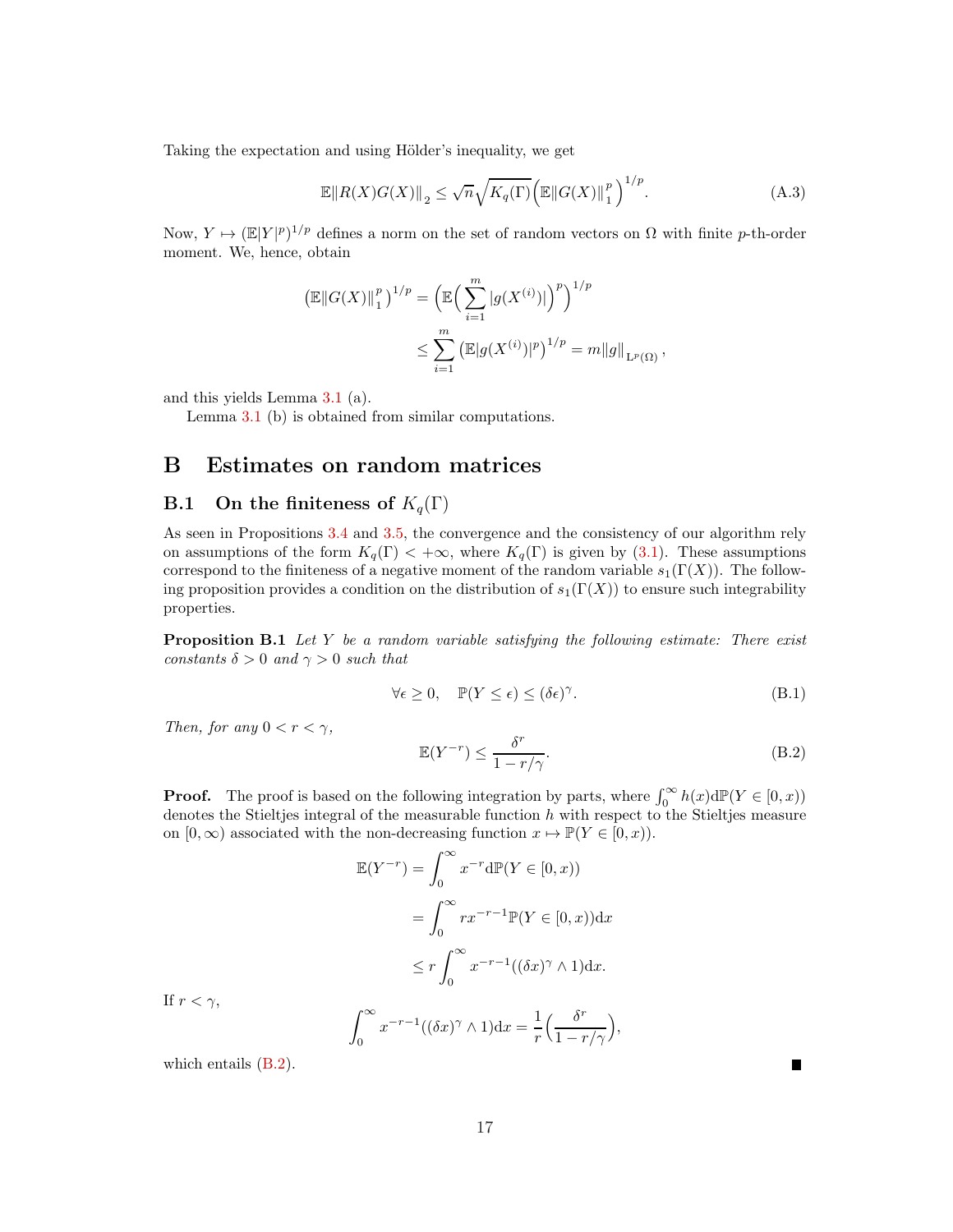Of course, the property  $(B.1)$  can be strongly problem-dependent. In general situations, this is related to difficult problems on random matrices, which, to our knowledge, have not been solved yet. However, explicit computations are possible in the specific instance where  $\Gamma(X)^T \Gamma(X)$  has the Wishart distribution (see Subsections [3.5](#page-11-1) and below).

In the case where the matrix  $\Gamma^{T}(X)\Gamma(X)$  is not a.s. invertible, the method described in Section [4](#page-11-0) consists in taking expectations conditionally to  $\{s_1(\Gamma(X)) > \sigma\}$  for some  $\sigma > 0$ . quantitative analysis of our method relies on estimates on  $K_q^{\sigma}(\Gamma)$  defined in [\(4.2\)](#page-11-4) (see Propo-sitions [4.1](#page-12-2) and [4.2\)](#page-12-1). The following result generalizes Proposition [B.1](#page-17-4) to the case where  $\sigma > 0$ . Its proof is very similar to that of Proposition [B.1.](#page-17-4) We will, hence, omit it here.

<span id="page-18-1"></span>**Proposition B.2** *Fix*  $\sigma \geq 0$  *and assume that random variable* Y *satisfies the following estimate: There exist constants*  $\delta$  *and*  $\gamma$  *such that* 

<span id="page-18-2"></span>
$$
\forall \epsilon \ge \sigma, \quad \mathbb{P}(Y \le \epsilon) \le (\delta \epsilon)^{\gamma}.
$$
 (B.3)

*Then, for any*  $r \neq \gamma$ *, if*  $0 < \sigma < \delta^{-1}$ *,* 

<span id="page-18-3"></span>
$$
\mathbb{E}(Y^{-r} \mid Y \ge \sigma) \le \frac{\delta^r}{1 - (\delta \sigma)^\gamma} \Big( \frac{1}{1 - r/\gamma} + \frac{(\delta \sigma)^{-(r-\gamma)}}{1 - \gamma/r} \Big). \tag{B.4}
$$

This result is used to obtained explicit estimates on our algorithm in the case where the matrix  $\Gamma(X)$  has sub-Gaussian entries (see Sections [4.2](#page-13-0) and [B\)](#page-21-0).

#### <span id="page-18-0"></span>B.2 Explicit estimates in the Wishart case

The goal of this section is to prove the following result. **Proposition B.3** *In the Wishart case (see Section* [3.5](#page-11-1)*)*, assume that  $f \in L^p(\Omega)$  and  $\rho(\bar{\beta}) \in$  $L^p(\Omega)$  with  $p > 2$ . Then, the convergence of the algorithm (in the sense that  $\text{Tr}(\text{Cov}(\beta)) < +\infty$ , *see Proposition* [3.4](#page-9-2)*) holds if*

$$
m > n + \frac{p+2}{p-2}.
$$

*In the case where*  $\rho(\beta) \in L^{\infty}(\Omega)$ *, this condition corresponds to*  $m \geq n+2$  *and the computational cost of the algorithm is bounded by*

$$
C\varepsilon^{-2} \frac{n^3 m^4 \log n}{(m-n+1)(m-n-1)} {\left\|\rho(\bar{\beta})\right\|}_{\mathrm{L}^{\infty}}^2,
$$

*where* ε *is the required precision and the constant* C *is independent of* n *and* m*. The optimal value* m<sup>∗</sup> *of* m *in the previous bound satisfies*

$$
m^* \sim 2n
$$

*when*  $n \rightarrow +\infty$ *, and the corresponding computational cost is bounded by* 

$$
C' \varepsilon^{-2} n^5 \log n ||\rho(\bar{\beta})||_{L^{\infty}}^2.
$$

*In addition, the consistency error of Proposition [3.5](#page-10-0) is bounded by*

$$
C''n||\rho(a)||_{L^{\infty}}.
$$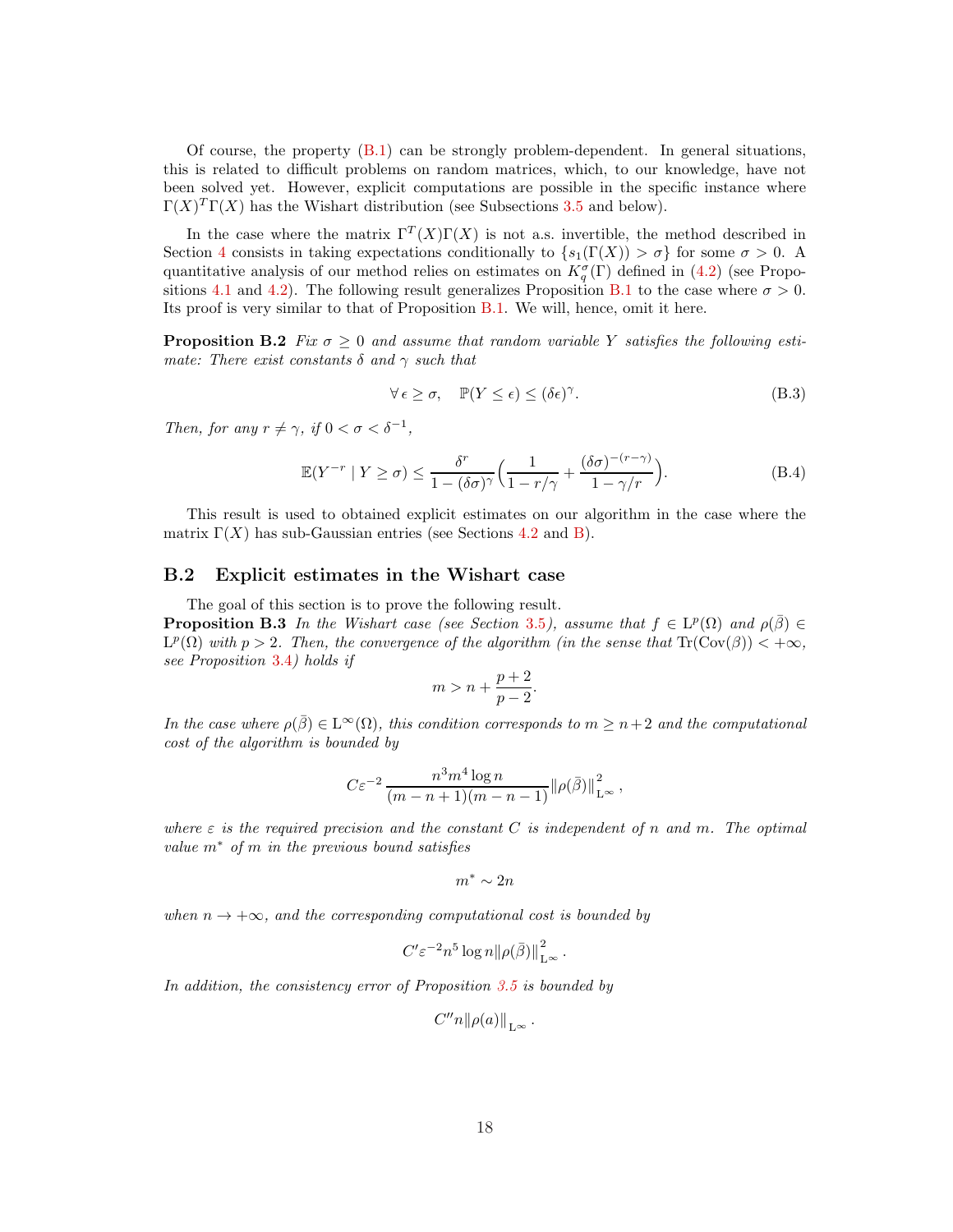Our computations are based on the following estimate on the law of the smallest eigenvalue of Wishart matrices [\[5,](#page-22-6) Lemma 3.3], which reads with our notation as follows. For all  $m \geq n \geq 2$ , let

$$
k = m - n + 1.
$$

The density  $p(x)$  of  $s_1(\Gamma(X))$  then satisfies

<span id="page-19-1"></span>
$$
L_{n,m}e^{-nx/2}x^{\frac{k}{2}-1} \le p(x) \le L_{n,m}e^{-x/2}x^{\frac{k}{2}-1}, \quad \forall x > 0,
$$
\n(B.5)

where

<span id="page-19-0"></span>
$$
L_{n,m} = \frac{2^{\frac{k}{2}-1}\Phi(\frac{m+1}{2})}{\Phi(\frac{n}{2})\Phi(k)},
$$
\n(B.6)

where  $\Phi$  is the Gamma function, defined for all  $x > 0$  by

$$
\Phi(x) = \int_0^{+\infty} e^{-t} t^{x-1} \mathrm{d}t.
$$

**Lemma B.4** *For all*  $m \ge n \ge 2$ *, the random variable*  $Y = s_1(\Gamma(X))$  *satisfies* [\(B.1\)](#page-17-3) *for* 

$$
\gamma = \frac{m - n + 1}{2} = \frac{k}{2}
$$
  
and 
$$
\delta = e^2 \frac{m}{k^2}.
$$

*Moreover, the constant*  $\gamma$  *above is the smallest such that* [\(B.1\)](#page-17-3) *holds for all*  $\varepsilon > 0$  *for some*  $constant \delta$ .

Proof. This result is based on the following bounds for the Gamma function [\[5,](#page-22-6) Lemma 2.7]. For all  $x > 0$ ,

$$
\sqrt{2\pi} x^{x+\frac{1}{2}} e^{-x} < \Phi(x+1) = x\Phi(x) < \sqrt{2\pi} x^{x+\frac{1}{2}} e^{-x+\frac{1}{12x}}.
$$

These inequalities can be plugged into [\(B.6\)](#page-19-0) to get that, for all  $\varepsilon > 0$ ,

$$
\mathbb{P}(s_1(\Gamma(X)) \le \varepsilon) \le \frac{n 2^{\gamma - 1} \Phi(\frac{m-1}{2} + 1)}{\Phi(\frac{n}{2} + 1) 2\gamma \Phi(2\gamma)} \gamma \int_0^{\varepsilon} x^{\gamma - 1} dx
$$
  

$$
\le \frac{\frac{n}{2} 2^{\gamma} \sqrt{2\pi} (\frac{m-1}{2})^{\frac{n}{2}} e^{-\frac{m-1}{2} + \frac{1}{6(m-1)}}}{\sqrt{2\pi} (\frac{n}{2})^{\frac{n+1}{2}} e^{-\frac{n}{2}} \sqrt{2\pi} (2\gamma)^{2\gamma + \frac{1}{2}} e^{-2\gamma}} \varepsilon^{\gamma}
$$
  

$$
\le \frac{e^{1 + \frac{1}{6(m-1)}}}{2\sqrt{\pi \gamma}} \frac{(\frac{m-1}{2})^{\frac{m}{2}}}{(\frac{n}{2})^{\frac{n-1}{2}}} \left(\frac{2e^2 \varepsilon}{4\gamma^2 e}\right)^{\gamma}.
$$

Now,

$$
\frac{\left(\frac{m-1}{2}\right)^{\frac{m}{2}}}{\left(\frac{n}{2}\right)^{\frac{n-1}{2}}} = \left(\frac{m-1}{n}\right)^{\frac{n-1}{2}} \left(\frac{m-1}{2}\right)^{\gamma} \le \left(1 + \frac{k-2}{n}\right)^{\frac{n}{2}} \left(\frac{m-1}{2}\right)^{\gamma}
$$

$$
\le e^{\frac{k-2}{2}} \left(\frac{m-1}{2}\right)^{\gamma} = \frac{1}{e} \left(\frac{e(m-1)}{2}\right)^{\gamma}.
$$

Combining this inequality with the facts that  $m - 1 \ge 1$  and  $\gamma \ge 1/2$  yields

$$
\mathbb{P}(s_1(\Gamma(X)) \le \varepsilon) \le \frac{e^{1/6}}{\sqrt{2\pi}} \left(\frac{e^2(m-1)}{4\gamma^2} \varepsilon\right)^\gamma \le \left(\frac{e^2m}{k^2} \varepsilon\right)^\gamma.
$$

Because of [\(B.5\)](#page-19-1), we have that  $p(x) \sim L_{n,m} x^{\gamma-1}$  as  $x \to 0$ . Therefore, one easily sees that  $\gamma = k/2$  is the minimal value of  $\gamma$  for [\(B.1\)](#page-17-3) to holds.

Using this result and Proposition [B.1,](#page-17-4) we immediately obtain the following: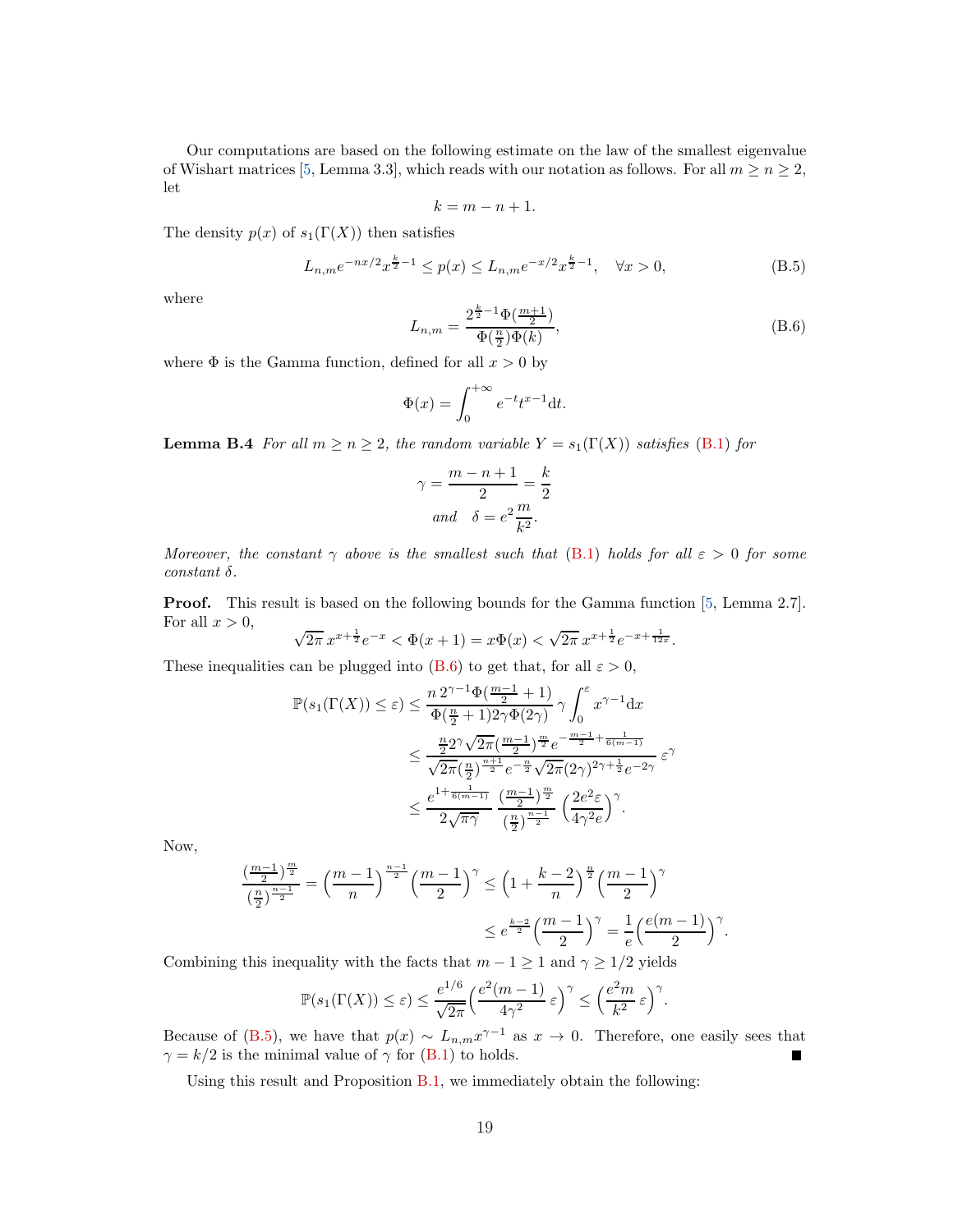**Proposition B.5** Let  $m > n$  be given and assume that the random matrix  $\Gamma(X)^T \Gamma(X)$  associ*ated with the function* Γ *defined in* [\(2.7\)](#page-5-2) *follows a Wishart distribution. Let* q *be such that*

<span id="page-20-0"></span>
$$
1 \le q < k = m - n + 1. \tag{B.7}
$$

*Then we have*

<span id="page-20-1"></span>
$$
K_q(\Gamma) \le \frac{e^2 m}{k^2} \left(1 - \frac{q}{k}\right)^{-\frac{2}{q}} \tag{B.8}
$$

*where*  $K_q$  *is defined in* [\(3.1\)](#page-8-4).

Combining this result and the result of Proposition [3.4,](#page-9-2) if  $\rho(\bar{\beta}) \in L^p(\Omega)$  with  $p > 2$ , the convergence of the algorithm is ensured if  $K_q < \infty$  in [\(3.8\)](#page-9-3) with  $2p^{-1} + 2q^{-1} = 1$ . This means, (see [\(B.7\)](#page-20-0))

$$
2 \le \frac{2p}{p-2} < m-n+1
$$

or equivalently

$$
m > n + \frac{p+2}{p-2}.
$$

Assume still that  $\rho(\bar{\beta}) \in L^{\infty}(\Omega)$ . Using [\(B.8\)](#page-20-1) with  $q = 2$ , it can be seen in view of [\(3.12\)](#page-10-2) that the cost of the algorithm is bounded by

$$
C\varepsilon^{-2}n^3m^3\log n\,\frac{m}{k^2}\Big(1-\frac{2}{k}\Big)^{-1}\|\rho(\bar{\beta})\|_{\mathrm{L}^{\infty}}^2.
$$

for some constant C independent of n and m. Using the notation  $\gamma = k/2$ , we can rewrite this cost in term of  $\gamma$  as

$$
C' \varepsilon^{-2} n^3 \log n \frac{(n+2\gamma-1)^4}{\gamma(\gamma-1)} ||\rho(\bar{\beta})||_{L^{\infty}}^2.
$$

To determine the optimal choice of m, let us now try to find the optimal number  $\gamma$  that minimizes this cost. The derivative of this expression with respect to  $\gamma$  has the same sign as

$$
8\gamma(\gamma - 1) - (n + 2\gamma - 1)(2\gamma - 1) = 4\gamma^2 - 2(n + 2)\gamma + n - 1.
$$

Since this quantity is negative if  $\gamma = 1/2$ , the only root of this polynomial greater than 1 is given by

$$
\gamma^* = \frac{n + 2 + \sqrt{n^2 + 8}}{4},
$$

which is the optimal choice of  $\gamma$  in terms of computational effort. This yields an optimal choice  $m^* \sim 2\gamma^* + n - 1$ . Note that for large n, we have  $\gamma^* \sim n/2$  and  $m^* \sim 2n$ .

With this optimal choice, the computational cost of the algorithm can be written as

$$
C_n \varepsilon^{-2} ||\rho(\bar{\beta})||_{L^{\infty}}^2
$$
 with  $C_n \sim C_n^5 \log n$  as  $n \to +\infty$ .

Considering a similar calculation with  $q = 1$ , we can easily see that the consistency error of Proposition [3.2](#page-8-2) for this choice of parameters can be bounded by

$$
C'_n \|\rho(a)\|_{L^\infty} \quad \text{with} \quad C'_n \sim C'n \quad \text{as} \quad n \to +\infty.
$$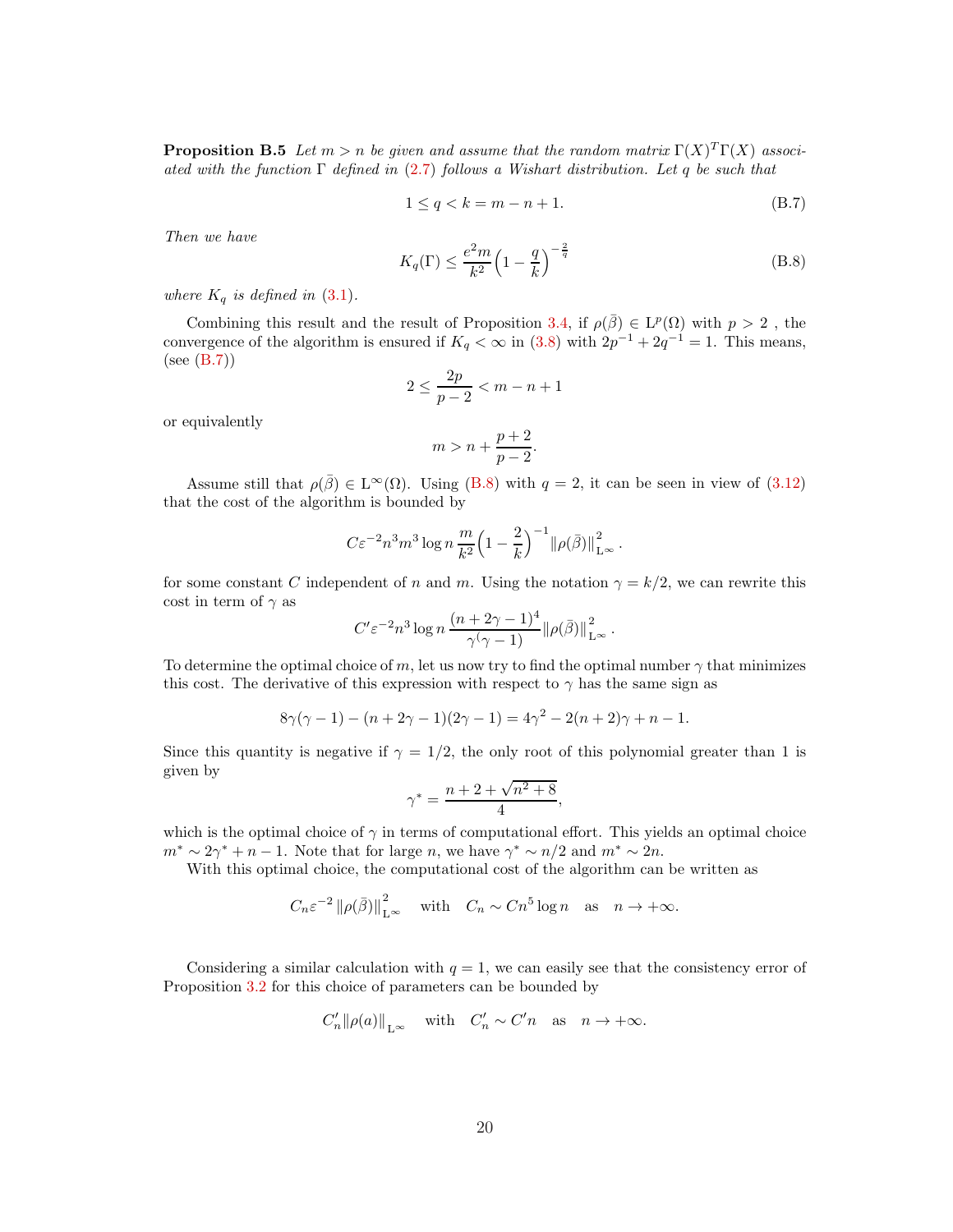#### <span id="page-21-0"></span>B.3 Explicit estimates in the sub-Gaussian case

The goal of this section is to prove the following result.

<span id="page-21-1"></span>**Proposition B.6** In the sub-Gaussian case (see Section [4.2](#page-13-0)), assume that  $f \in L^{\infty}(\Omega)$  and  $\rho(\beta) \in L^{\infty}(\Omega)$ *. Then, there exists explicit constants* A and B such that, if

$$
\sigma = \frac{B^2 m^2 (\sqrt{m} - \sqrt{n-1})^2}{A (m - n + 1)^2} e^{-2B m/(m - n + 1)},
$$

*the computational cost of our algorithm is bounded by*

$$
C\varepsilon^{-2} \frac{n^3 m^4 \log n}{(m-n+1)(m-n-1)} \left\| \rho(\bar{\beta}) \right\|_{L^\infty}^2, \tag{B.9}
$$

*where* ε *is the required precision and the constant* C *is independent of* n *and* m*. Again, the optimal value*  $m^*$  *of*  $m$  *in the previous bound satisfies*  $m^* \sim 2n$  *as*  $n \to +\infty$ *. For such a choice of* m*, we obtain*

$$
\sigma \sim C' n \tag{B.10}
$$

for an explicit constant  $C'$ .

With our notations, Theorem 1.1 of [\[20\]](#page-23-9) writes as follows: there exist explicit constants  $A$ and B depending only on R such that, for all  $m \geq n$  and all  $\epsilon > 0$ ,

<span id="page-21-2"></span>
$$
\mathbb{P}\Big(s_1(\Gamma(X)) \le \epsilon(\sqrt{m} - \sqrt{n-1})^2\Big) \le (A\epsilon)^{(m-n+1)/2} + e^{-Bm}.\tag{B.11}
$$

Writing just like in Subsection [B](#page-18-0) k for  $m - n + 1$ , it can be seen that

$$
\mathbb{P}(s_1(\Gamma(X)) \le \varepsilon) \le \left(\frac{\sqrt{A\varepsilon}}{\sqrt{m} - \sqrt{n-1}}\right)^k + \left(e^{-Bm/k}\right)^k
$$
  

$$
\le \left(\frac{\sqrt{A\varepsilon}}{\sqrt{m} - \sqrt{n-1}} + e^{-Bm/k}\right)^k.
$$

Eq. [\(B.3\)](#page-18-2), therefore, holds for  $Y = s_1(\Gamma(X))$  and

$$
\sigma \ge \sigma_0 := \frac{B^2 m^2 (\sqrt{m} - \sqrt{n-1})^2}{k^2 A} e^{-2Bm/k},
$$

$$
\delta = \frac{(1 + k/Bm)^2 A}{(\sqrt{m} - \sqrt{n-1})^2}
$$
and  $\gamma = \frac{k}{2}$ .

Note that, since  $\delta \sigma_0 = (1 + Bm/k)^2 e^{-2Bm/k} < 1$ , the inequality in [\(B.3\)](#page-18-2) is not trivial and supplies some information on the law of  $s_1(\Gamma(X))$ .

As in Subsection [B,](#page-18-0) the inequality [\(B.4\)](#page-18-3) can be combined with the results of Propositions [4.2](#page-12-1) and [4.1](#page-12-2) to obtain a precise error estimate and convergence bounds in this case.

Such computations are, however, cumbersome because the optimal choice of  $\sigma$  cannot be determined explicitly. Taking  $\sigma = \sigma_0$  as in Proposition [B.6](#page-21-1) and under the assumption that  $\rho(\bar{\beta}^{\sigma}) \in L^{\infty}(\Omega)$ , because of Proposition [B.2,](#page-18-1) the computational cost is smaller than

$$
C\varepsilon^{-2}n^3\log n\|\rho(\bar{\beta}^{\sigma})\|_{\mathrm{L}^{\infty}}^2 \frac{m^3\delta}{(1-(\delta\sigma)^{\gamma})^2}\Big(\frac{1}{1-1/\gamma}+\frac{(\delta\sigma)^{\gamma-1}}{1-\gamma}\Big)
$$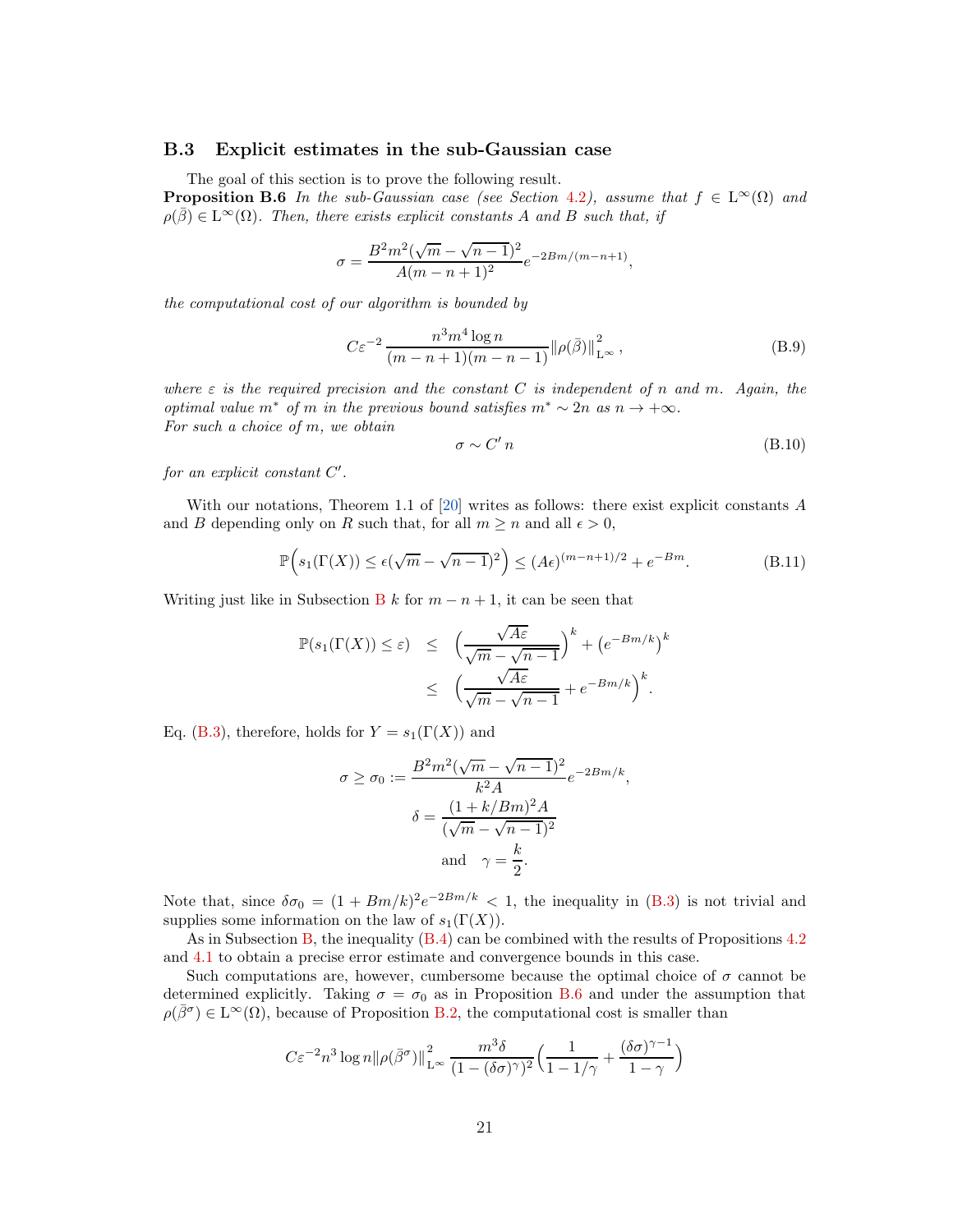If one assumes that  $(\sigma_0 \delta)^\gamma \to 0$  as  $n \to +\infty$ , observing that

$$
\delta=\frac{(\sqrt{m}+\sqrt{n-1})^2(1+k/Bm)^2A}{k^2}\leq\frac{Cm}{k^2},
$$

the cost is bounded from above by

$$
C\varepsilon^{-2}n^3\log n\frac{m^4}{\gamma(\gamma-1)}\|\rho(\bar{\beta}^\sigma)\|_{\mathrm{L}^\infty}^2
$$

for  $\gamma > 1$ . We recognize the same cost as in Subsection [3.5.](#page-11-1) The optimal choice of  $\gamma$ , therefore, behaves as  $n/2$  as  $n \to +\infty$  — and for this choice we indeed have  $(\sigma_0 \delta)^\gamma \to 0$ , which validates the previous computation. Therefore, for this choice of parameters, the cost is bounded by

$$
C\varepsilon^{-2}n^5\log n\|\rho(\bar{\beta}^\sigma)\|_{L^\infty}^2
$$

for some constant  $C > 0$ .

One can check that any other choice of  $\sigma$  yields the same order in n as  $n \to +\infty$ , should one choose  $\gamma \sim n/2$ .

It ought to be noted that these bounds do not allow one to pick  $\sigma = 0$ . As far as we know, this seems to be an open and difficult question to prove that  $(B.11)$  holds without the righthand-side, additive term  $e^{-Bm}$ . In particular, it requires additional assumptions to hold — *e.g.* random variable  $h(Y)$ , where Y has law  $\nu$ , has no atom, *i.e.* that  $\nu({h = y}) = 0$  for all  $y \in \mathbb{R}$ (otherwise, the matrix  $\Gamma(X)$  could have  $m - n$  identical rows, and, thus, have a rank less than n, with non-zero probability).

# <span id="page-22-5"></span>References

- [1] T. W. Anderson. *An introduction to multivariate statistical analysis*. Wiley Series in Probability and Mathematical Statistics: Probability and Mathematical Statistics. John Wiley & Sons Inc., New York, second edition, 1984.
- <span id="page-22-7"></span>[2] J. G. Angyán, C. Chipot, F. Dehez, C. Hättig, G. Jansen, and C. Millot. Opep: A tool for the optimal partitioning of electric properties. *J. Comput. Chem.*, 24:997–1008, 2003.
- <span id="page-22-3"></span>[3] C. I. Bayly, P. Cieplak, W. D. Cornell, and P. A. Kollman. A well–behaved electrostatic potential based method using charge restraints for deriving atomic charges: The resp model. *J. Phys. Chem.*, 97:10269–10280, 1993.
- <span id="page-22-6"></span><span id="page-22-4"></span>[4] A. Bjorck. *Numerical Methods for Least Squares Problems*. SIAM, Philadelphia, PA, 1996.
- [5] Zizhong Chen and Jack J. Dongarra. Condition numbers of Gaussian random matrices. *SIAM J. Matrix Anal. Appl.*, 27(3):603–620 (electronic), 2005.
- <span id="page-22-0"></span>[6] C. Chipot, J. G. Angyán, and C. Millot. Statistical analysis of distributed multipoles derived from the molecular electrostatic potential. *Mol. Phys.*, 94:881–895, 1998.
- <span id="page-22-2"></span>[7] L. E. Chirlian and M. M. Francl. Atomic charges derived from electrostatic potentials: A detailed study. *J. Comput. Chem.*, 8:894–905, 1987.
- <span id="page-22-1"></span>[8] W. D. Cornell and C. Chipot. Alternative approaches to charge distribution calculations. In P. v. R. Schleyer, N. L. Allinger, T. Clark, J. Gasteiger, P. A. Kollman, H. F. Schaefer III, and P. R. Schreiner, editors, *Encyclopedia of computational chemistry*, volume 1, pages 258–263. Wiley and Sons, Chichester, 1998.